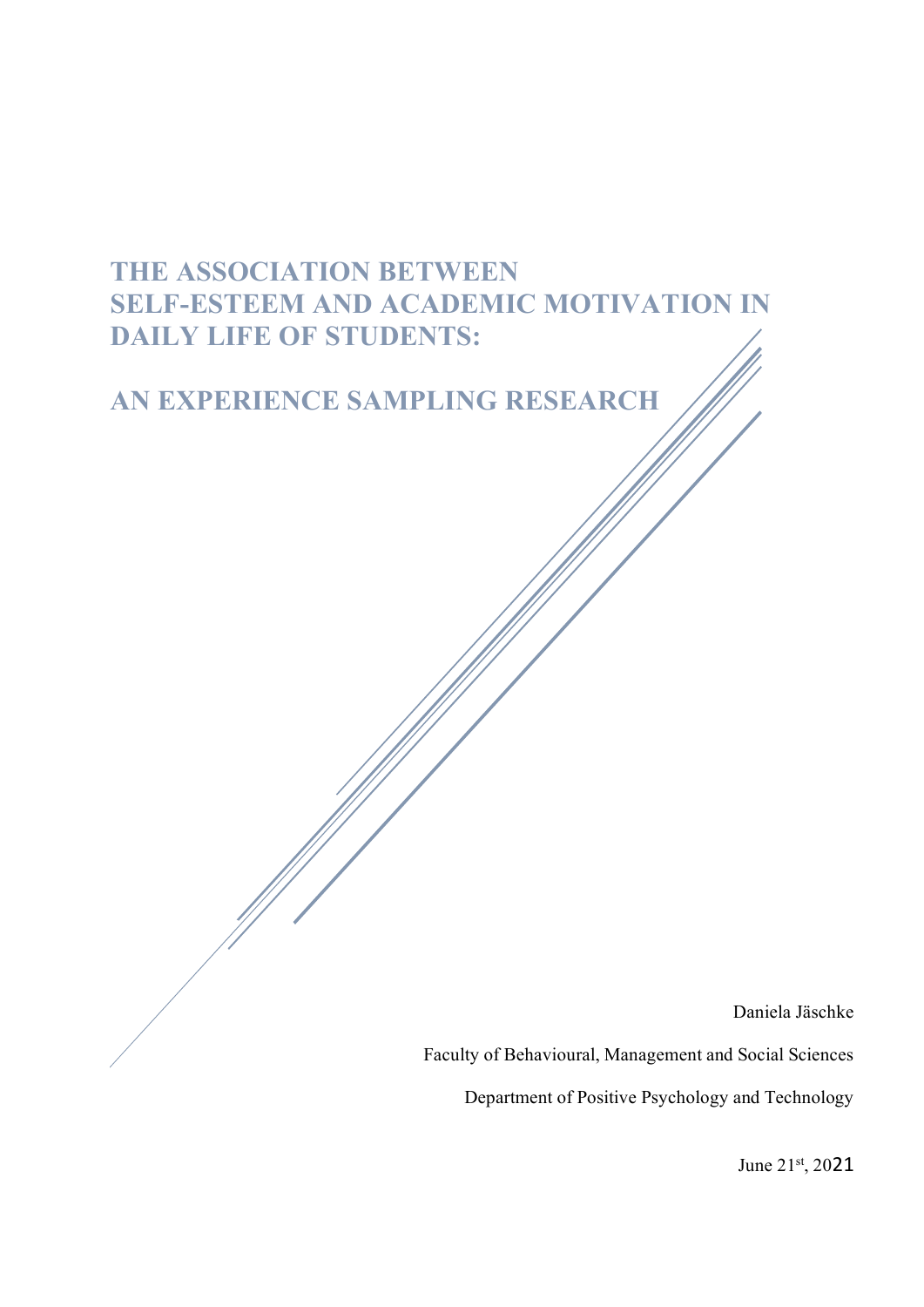| <b>Table of Contents</b>                                                               |             |
|----------------------------------------------------------------------------------------|-------------|
| The association between self-esteem and academic motivation in daily life of students: |             |
|                                                                                        |             |
|                                                                                        |             |
| Associations between Self-Esteem and Academic Motivation on a Trait and a State Level  |             |
|                                                                                        |             |
|                                                                                        |             |
|                                                                                        |             |
|                                                                                        |             |
|                                                                                        |             |
|                                                                                        |             |
|                                                                                        |             |
|                                                                                        |             |
|                                                                                        |             |
|                                                                                        |             |
|                                                                                        |             |
|                                                                                        |             |
|                                                                                        |             |
|                                                                                        |             |
|                                                                                        |             |
|                                                                                        |             |
|                                                                                        | $\ldots$ 23 |
|                                                                                        |             |
|                                                                                        |             |
|                                                                                        |             |
|                                                                                        |             |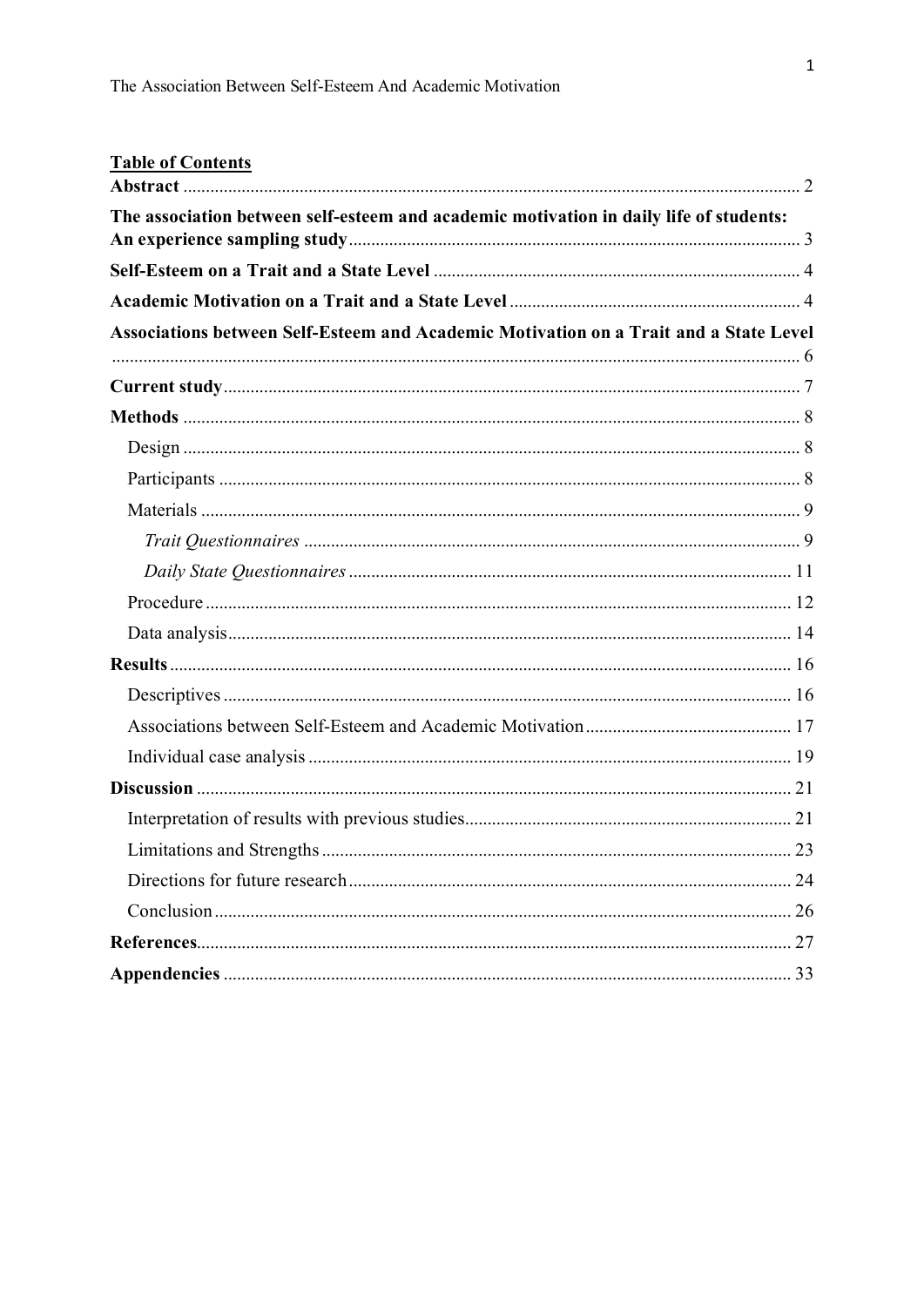#### **Abstract**

<span id="page-2-0"></span>Academic motivation and self-esteem have been regarded as essential constructs in the academic world. Previous studies have already explored their relations on the trait-level (between-person), indicating a positive correlation and thus inferring conclusions and recommendations for the state-level (within-person). Although studies have shown that the same relations between academic motivation and self-esteem cannot be inferred on the within-person level. Therefore, a knowledge gap exists regarding the association between academic motivation and self-esteem at the momentary level. This study is intended to explore to what extent a student's self-esteem and academic motivation are associated on the state-level and this is conducted based on daily assessments. Moreover, it assesses whether this association can also be found on the trait-level for the sample of the current study. A structured and repeated-measurement, online experience sampling study including 35 participants was conducted. To measure the trait level of self-esteem and academic motivation, the Rosenberg-Self-Esteem Scale (RSES) and the Academic Motivation Scale (AMS) were utilized. To measure the state-level, four state questions were formulated by the researcher, two questions per construct. Fluctuations between and within self-esteem and academic motivation were indicated. A significant positive moderate correlation between state self-esteem and trait self-esteem was demonstrated. The same was indicated for state academic motivation and trait academic motivation. The Linear Mixed Model Analysis proposes that state academic motivation has a much stronger correlation within individuals than at the between-person level with self-esteem. All previously proposed hypotheses could be accepted. Following the outcomes of the current study and previous research, recommendations for future studies are discussed.

*Keywords:* ESM, ecological assessment, self-esteem, academic motivation, trait, state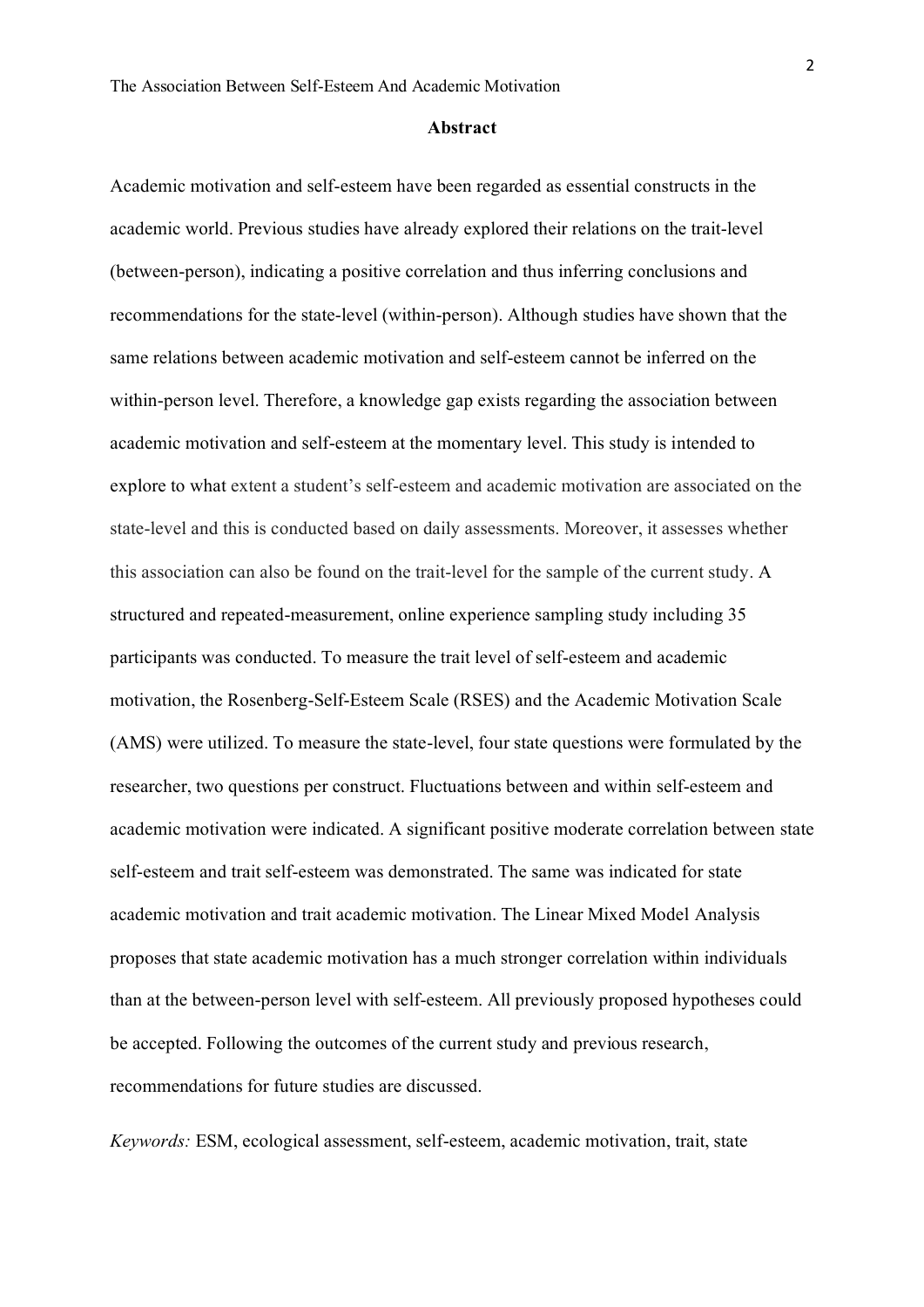# <span id="page-3-0"></span>**The association between self-esteem and academic motivation in daily life of students: An experience sampling study**

Since the 1950's, academic -motivation, and self-esteem have been regarded as essential constructs in the academic world, as motivation is considered to be an important predictor of learning and achievement. Studies have demonstrated that students who are more motivated to learn, are more willing to produce higher effort and perform better in classes (Baumeister et al., 2003). In addition, research has indicated that students with high selfesteem are more motivated to strive for their academic goals. Therefore, self-esteem is considered to have a major impact on motivation, since individuals with a positive view of themselves have a better understanding of their own potential (Baumeister et al., 2003). Based on these facts, studies have recognized a strong correlation between academic motivation and self-esteem, arguing self-esteem to be an important determinant of student's motivation (Harlen & Deakin-Crick, 2003).

In the field of psychology, characteristic patterns can be considered from two perspectives; the levels of trait and state. In the literature, permanent or long-lasting characteristics are defined as traits (between-person) (Laborde et al., 2020). In the past decades, the relationship between academic motivation and self-esteem as character traits has gained tremendous attention, because their linkage shows a powerful impact on individual's behavior in educational settings (Komarraju et al., 2009). Almost all previously conducted research has focused on the trait association between the two constructs, using betweenperson measures, showing a positive correlation on the trait level.

Nevertheless, self-esteem and academic motivation can be also considered as emotional experiences and can thus be measured on the state-level (within-person) as well. States are defined by the literature, as momentary and fluctuating behaviours or feelings (Edwards & Potter, 2005). Until recently, research on the relation between academic motivation and self-esteem at the state-level has been rare. Furthermore, studies have shown that a positive correlation between two constructs on the trait level (between-person) cannot be assumed true on the state-level (within-person) (Curran & Bauer, 2011).

<span id="page-3-1"></span>Based on the mentioned fact, it is proposed that state self-esteem correlates positively with state academic motivation, similarly to the positive correlation that can be already indicated on the trait-level.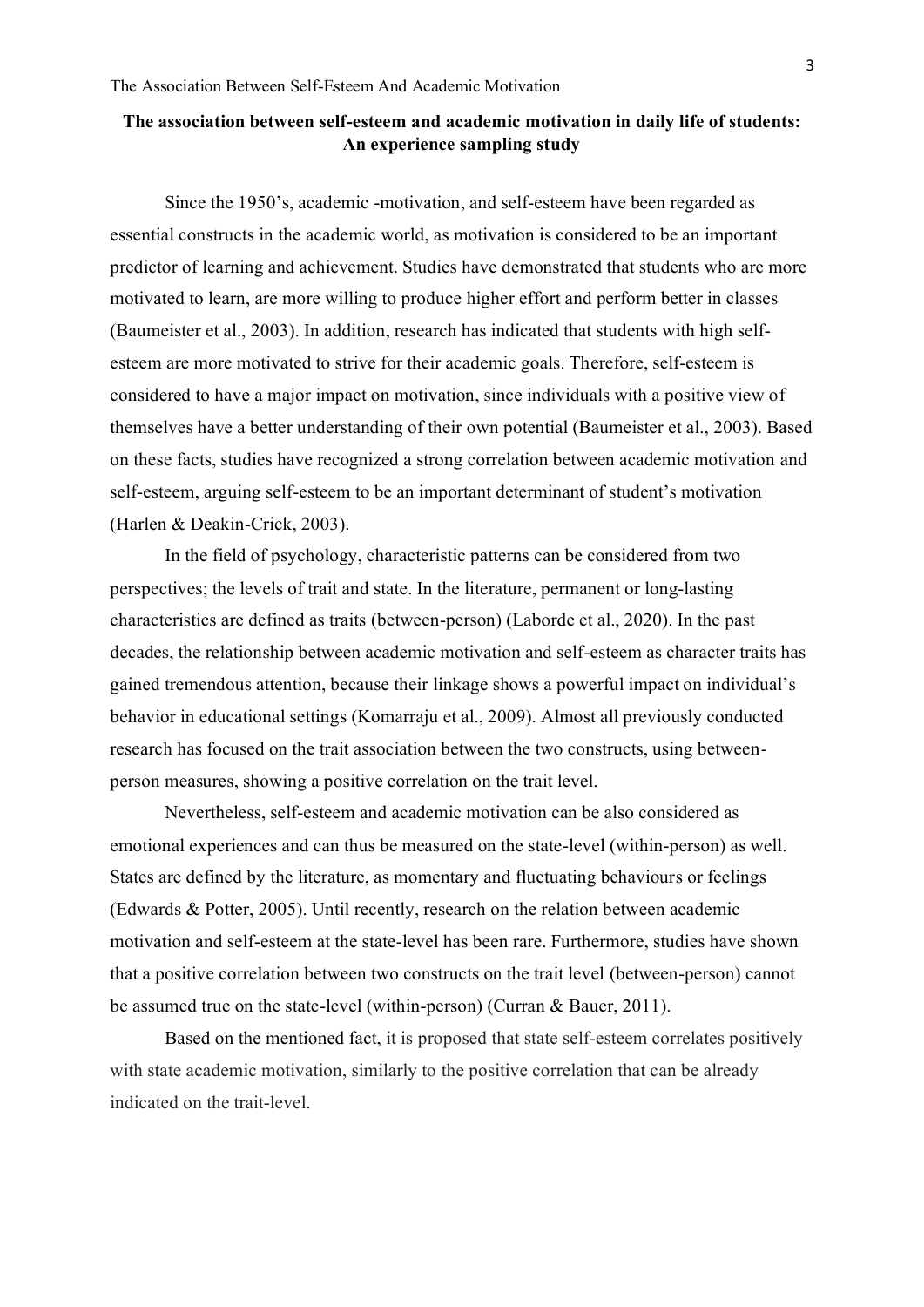#### **Self-Esteem on a Trait and a State Level**

The term self-esteem originates from the Latin word 'aestimare' which means appraise, implying individual's positive and, negative self- image assessment. Self-esteem is now defined as the central evaluative component of the human self (Edwards, 2011). Various kinds of self-esteem can be distinguished; in the current research the focus will be on global (trait) and specific (state) self-esteem.

For decades, self-esteem was understood to be a relatively stable characteristic, which gave it the form of a trait. Trait self-esteem can be conceptualized as the individual's general evaluation of the self, which is often reflected in people's beliefs of self-worthiness (Von Soest et al., 2016). In other words, trait self-esteem can be considered to be an individual's self-opinion, which is permanent and remains stable over a long time (Robins et al., 2001).

Recently, researchers proposed that self-esteem is much more complicated than only be considered on the trait level. Hence, it has become apparent that people's self-esteem fluctuates with certain situations, therefore it has become meaningful to investigate selfesteem on the state-level (Vrabel et al., 2018). In the literature state self-esteem is defined as a person's self-evaluation in a specific moment or situation (Donnelly et al., 2008). This implies that, self-esteem can be situationally dependent as well, and, contrary to trait, does not remain stable in specific moments. Therefore, it can be also considered as a state of mind, fluctuating up and down with regard to success, failure, and social relations as well as other life experiences (Donnelly et al., 2008).

In addition, many researchers have argued that self-esteem is an important factor to be considered in daily life, work, and education (Standage & Gillison, 2007). Therefore, it is not surprising that self-esteem has gained attention as a fundamental psychological construct and becomes an attractive field of research. A study conducted by Heatherton and Polivy (1991) revealed, that self-esteem on the trait level and on the state-level shows a significant association, indicating that trait self-esteem correlates with state self-esteem. Even though an association has been evidenced between the two levels, little research has been done regarding variability within state self-esteem. Therefore, it is important to explore these temporal relations, offering further insights into the momentary self-esteem experience in university students.

# <span id="page-4-0"></span>**Academic Motivation on a Trait and a State Level**

In educational settings, motivation is labelled as 'academic motivation'. The literature defines general (trait) academic motivation as '*the cause of behaviors that are in some way*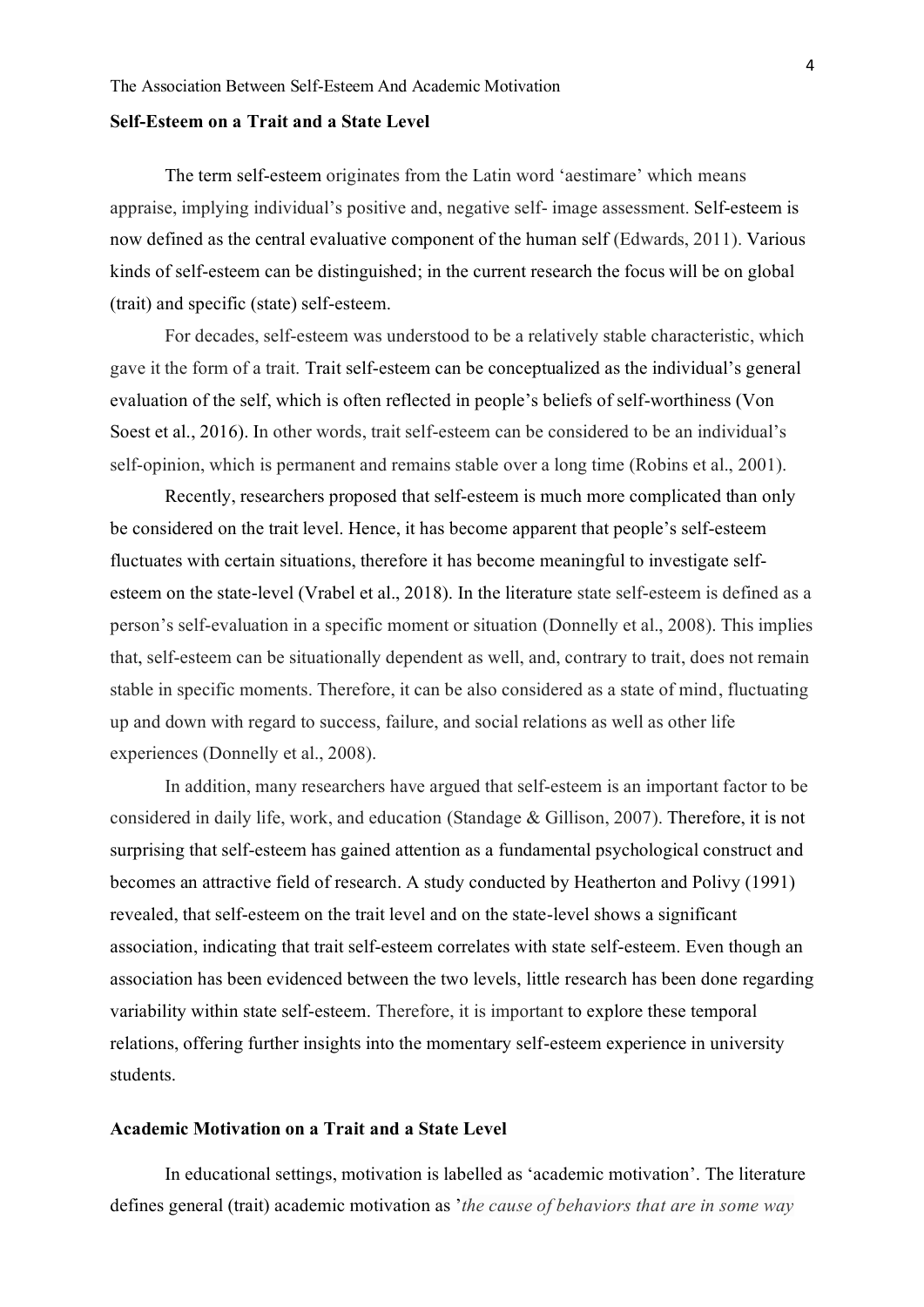## The Association Between Self-Esteem And Academic Motivation

*related to academic functioning and success, such as how much effort students put forth, how effectively they regulate their work, which endeavors they choose to pursue, and how persistent they are'* (Seel, 2011, p.36). In other words, academic motivation is considered to be the concentration and direction of effort towards educational outcomes (Mugabe et al., 2016). The most popular theory in the construct of academic motivation is the Self-Determination Theory (SDT) developed by the researchers Edward Deci and Richard Ryan (Mugabe et al., 2016). The current study utilizes this for the purpose of defining and reaching a better and deeper understanding of the construct and its background.

SDT indicates that behaviour can be intrinsically and extrinsically motivated as well as amotivated. On the one hand, intrinsic motivation (IM) describes the fact of doing an activity for oneself, without expecting any external reward. On the other hand, in extrinsic motivation (EM), a person performs an action with an obvious reason to get a reward. Additionally, to IM and EM, there is the concept of amotivation (AM). People are amotivated when they do not perceive personal possibilities between outcomes and their own actions (Vallerand et al., 1992).

SDT gives an explanation of the extent to which individuals may differ in their academic motivation, hence motivation is viewed as being on a persistent sequence between intrinsic motivation and amotivation, in which extrinsic motivation is seen as an external influence on this relationship (Vansteenkiste et al., 2006). Further, it serves as the theoretical underpinning for the Academic Motivation Scale (AMS), designed to investigate students' academic motivation on a general (trait)-basis. It is important to note that AMS focuses exclusively on the reason why individuals opt for a particular type of education (e.g., school). These decisions are based on the three different types of motivation (Vansteenkiste et al., 2006). Already, in the late 1950's, sociologist Howard Becker conducted a study with the goal to understand the motivational aspects for students in educational settings. In his research, he found that grades were the major motivator for students in attending educational institutions, while personal aspects were less valued. (Van Etten et al., 2008).

Almost all previously published research considers academic motivation merely on the trait-level. Therefore, it can be of further interest to more deeply investigate whether the construct remains stable over time or if fluctuations can be observed. Therefore, academic motivation can be also observed on the state-level. As far as can be ascertained scarce research exists concerning academic motivation on the state level; and no standardized definition of state academic motivation in the literature can be found. Here, the researcher defines state academic motivation, as observable fluctuations in the motivation of students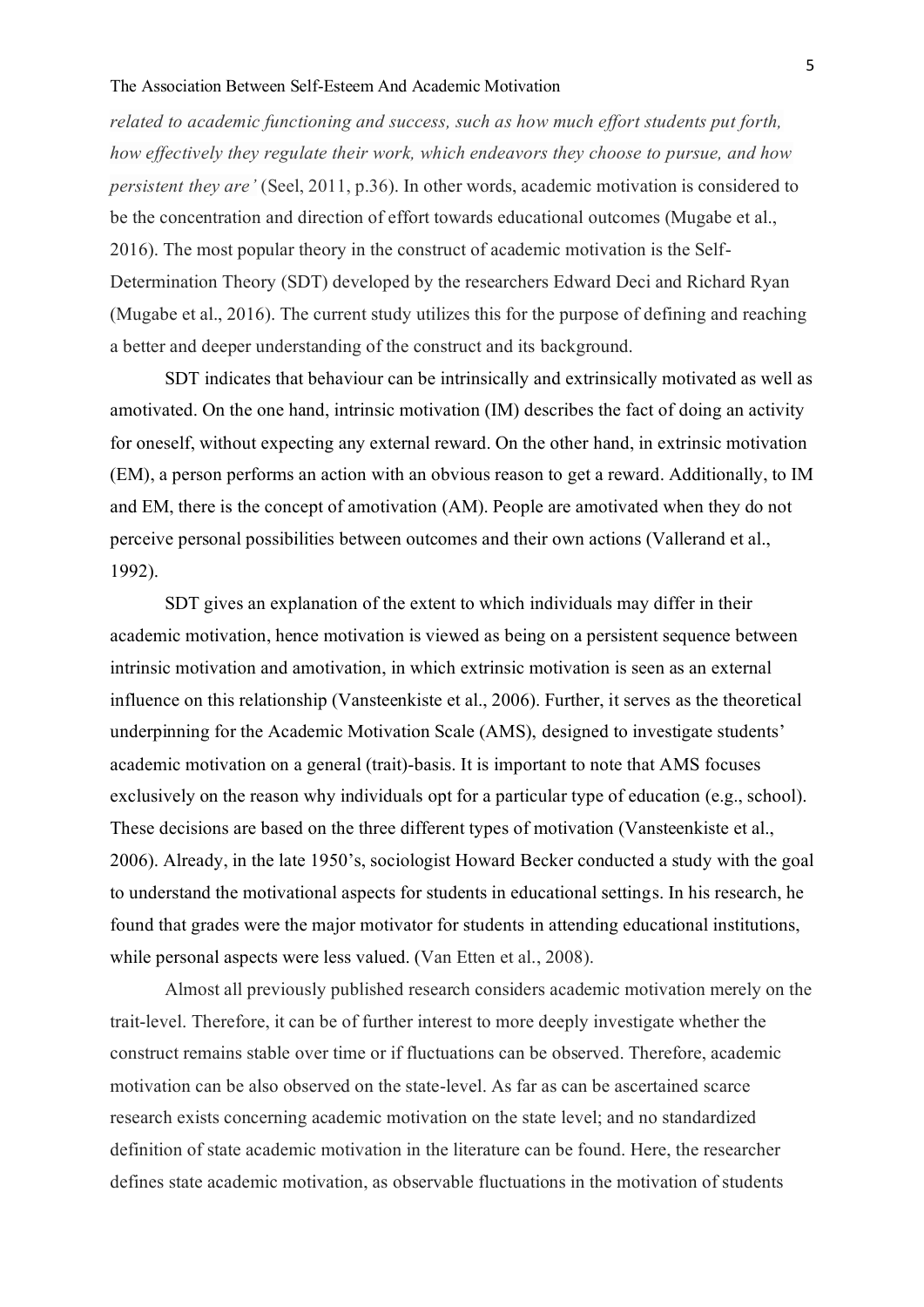concerning their studies. Considering the importance of the subject, one can easily understand the necessity of research in academic motivation.

Despite this, research is only been done on academic motivation on the trait-level and rare research exists regarding its course at the state-level. Therefore, exploring temporal and daily relations and changes will offer further insights into the immediate academic motivation experience.

#### <span id="page-6-0"></span>**Associations between Self-Esteem and Academic Motivation on a Trait and a State Level**

In the past, self-esteem has become of interest in the context of academic motivation, involving many concepts studied by researchers, including students' personal esteem and willpower. A study conducted by Sivrikaya (2019), regarded self-esteem to be the most important factor determining academic motivation and success. Furthermore, according to Ghilay and Ghilay (2015), student esteem has a pervasive impact on behaviour, while also having a powerful effect on their independence, dominance, and ambition. This implies a positive influence on student learning and motivation processes in an academic setting. Furthermore, the literature agrees that good predictors of academic motivation prove to be those that reflect on the students' belief in their performance ability. In this case, individuals show enough trust in their abilities, that their trait self-esteem level around academic motivation increases (Şar et al., 2010).

Additionally, research shows that students with high academic motivation are more likely to be those with a history of high self-esteem (Ghilay & Ghilay, 2015). This implies a positive correlation between trait self-esteem and academic motivation on a trait-basis. For this reason, teachers have tried to support students in boosting their self-esteem because studies found that often first-year students had to deal with issues of low trait esteem (Plecha, 2002). This was based on the fact, that the ability-level of students in universities and within their social network negatively affected individual's perceptions of their personal abilities.

However, another study by Baumeister et al. (2003), found that boosting students' self-esteem (state-self-esteem) does not unequivocally lead people to perform better in school or at work. For the reason that people become anxious, avoid activities, risk failures, and suffer from stress-related health problems when their self-esteem is addressed by the teachers. Thus, when students come to feel incompetent in terms of esteem, this can predict a drop in academic motivation.

Looking at the overall research, it is evident that still, insufficient research exists in this essential field, inferring this from the contradictory statements outlined above. While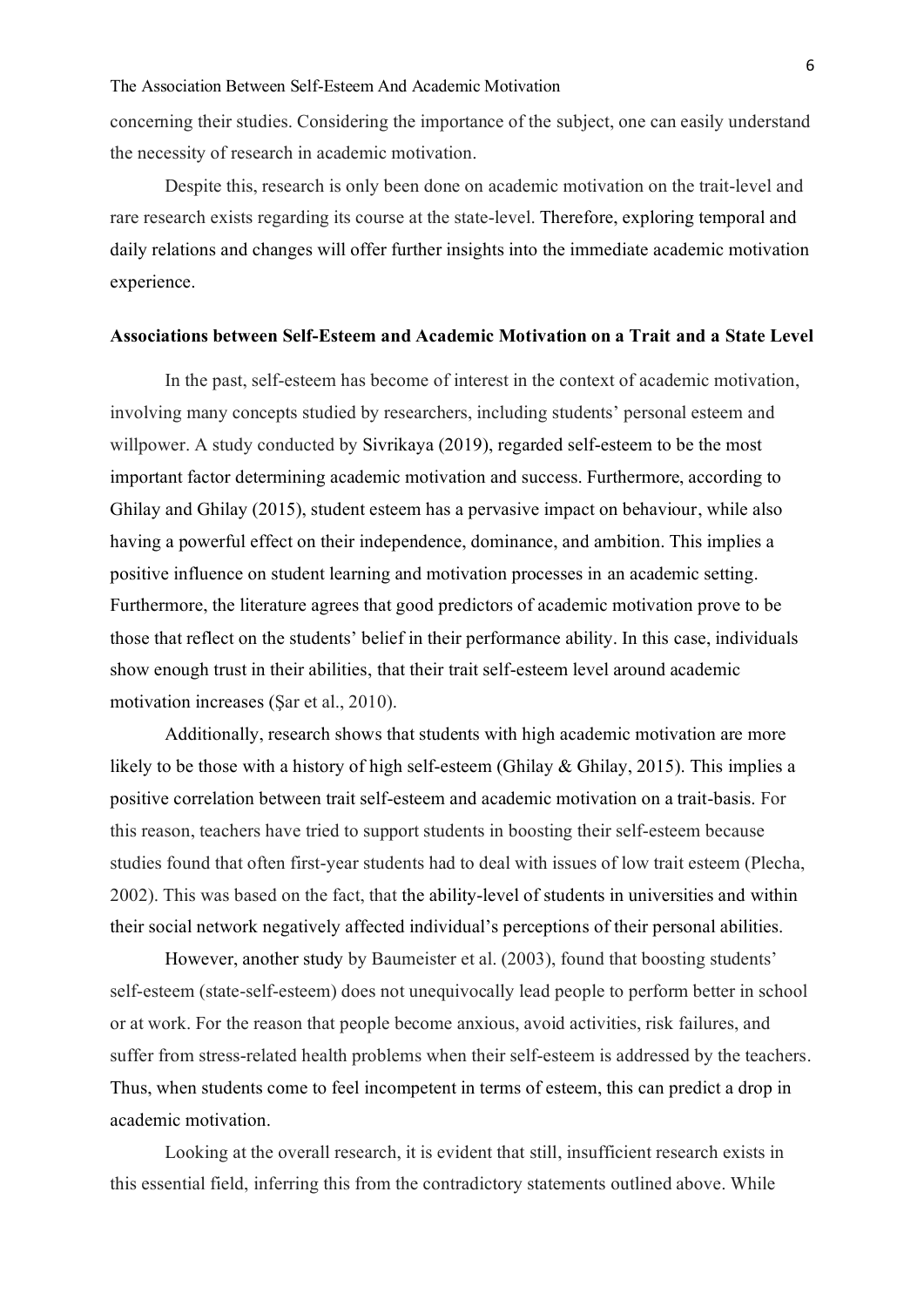# The Association Between Self-Esteem And Academic Motivation

some rely on the continuous reinforcement of general self-esteem to achieve higher motivation in academic settings, others argue that this reinforcement can be also considered as a distraction. Therefore, shedding light on the role of state academic motivation and whether it is more dependent on momentary self-esteem or general self-esteem can be of enormous interest. To the author's knowledge, no previous study has looked at the association between self-esteem and academic motivation on the state-level and its dependency on the basis of traits. This is done with the intention of filling in the existing knowledge gap and re-assessing the trait level between the two constructs.

# <span id="page-7-0"></span>**Current study**

The current study is intended to investigate daily state-level experiences of self-esteem and academic motivation in university students, as little is known about how university students experience daily self-esteem and academic motivation. Further, it is aimed to reassess self-esteem and academic motivation on the trait-level based on the data of the current sample; for an adequate comparison with previously conducted studies.

Firstly, it is assumed that individuals having high levels of trait self-esteem, will normally demonstrate high levels of average (within one week) state self-esteem. The same is expected for trait and state academic motivation. As proposed by previously conducted studies, a positive correlation between self-esteem and academic motivation can be expected on the trait-level. In addition, it is investigated whether the relation between state self-esteem and state academic motivation goes mostly on a state-level (within-person) or on a trait-level (between-person). Therefore, five explorative research questions are formulated:

*RQ1: To what extent do daily life measurements of self-esteem and academic motivation in students fluctuate during one week?*

*RQ2: How is trait self-esteem related to average state self-esteem in university students?*

*RQ3: How is trait academic motivation related to average state academic motivation in university students?*

*RQ4: How is trait self-esteem related to trait academic motivation in university students?* 

*RQ5: How is state academic motivation associated within-person state self-esteem and between-person state self-esteem in university students?*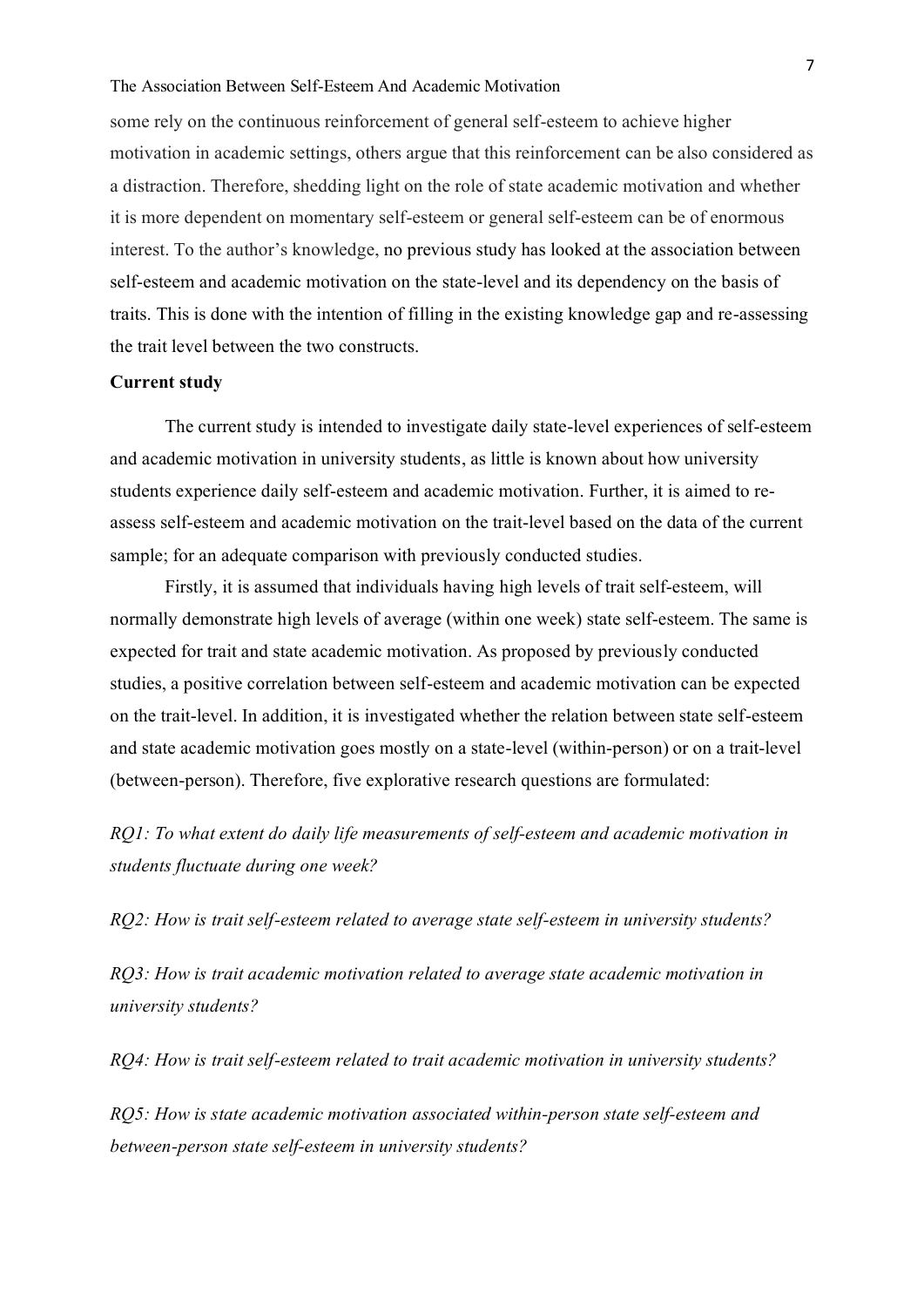## **Methods**

# <span id="page-8-1"></span><span id="page-8-0"></span>**Design**

In this study, a structured and repeated-measure questionnaire was used to evaluate the trait and state level of self-esteem and academic motivation. Therefore, the current study is in a time-contingent design in the form of daily state questionnaires for self-esteem and academic motivation administered three times daily for seven days. The measurement frequency should provide the researcher an adequate balance between minimizing participants' risks and at the same time providing the researchers with enough valid data (Verhagen et al., 2016). The data points were collected from the end of March 2021 until the middle of April 2021.

# <span id="page-8-2"></span>**Participants**

Of 40 participants, who signed up for the study, five students needed to be excluded because of providing insufficient data points (response rate below 60%). The sample was representative of psychology students. Recruitment of potential candidates was done by using two different; convenience-sampling methods and snowball sampling methods. The survey was published on the Test Subject Pool (SONA) System of the University of Twente and shared via several social media platforms (e.g., Facebook) and with social contacts.

The selection criteria for the participants for being able to join the current study were the following: Firstly, they had to be 18 years old or older and being matriculated as psychology students in a university. Secondly, they had to be proficient in the English language to be able to work with the research application Ethica. This required the possession of a smartphone with a compatible operating system to download the app Ethica. Those, who fulfilled the inclusion criteria, received one and a half-credit points on the Test Subject Pool (SONA) as a reward. Those invited via social networks did not receive any reward.

The final sample consisted of 35 participants due to the exclusion of 5 students. The average response rate was 87,5%. In sum 35 participants from age, 18 to 24 *(Mage*=21.17, *SD*=1.71) were included in the present study*.* The panel included three males (8.6%) and 32 females (91.4%) with 28 being from Germany (80.0%), four from the Netherlands (11.4%), and three from other nations (8.6%).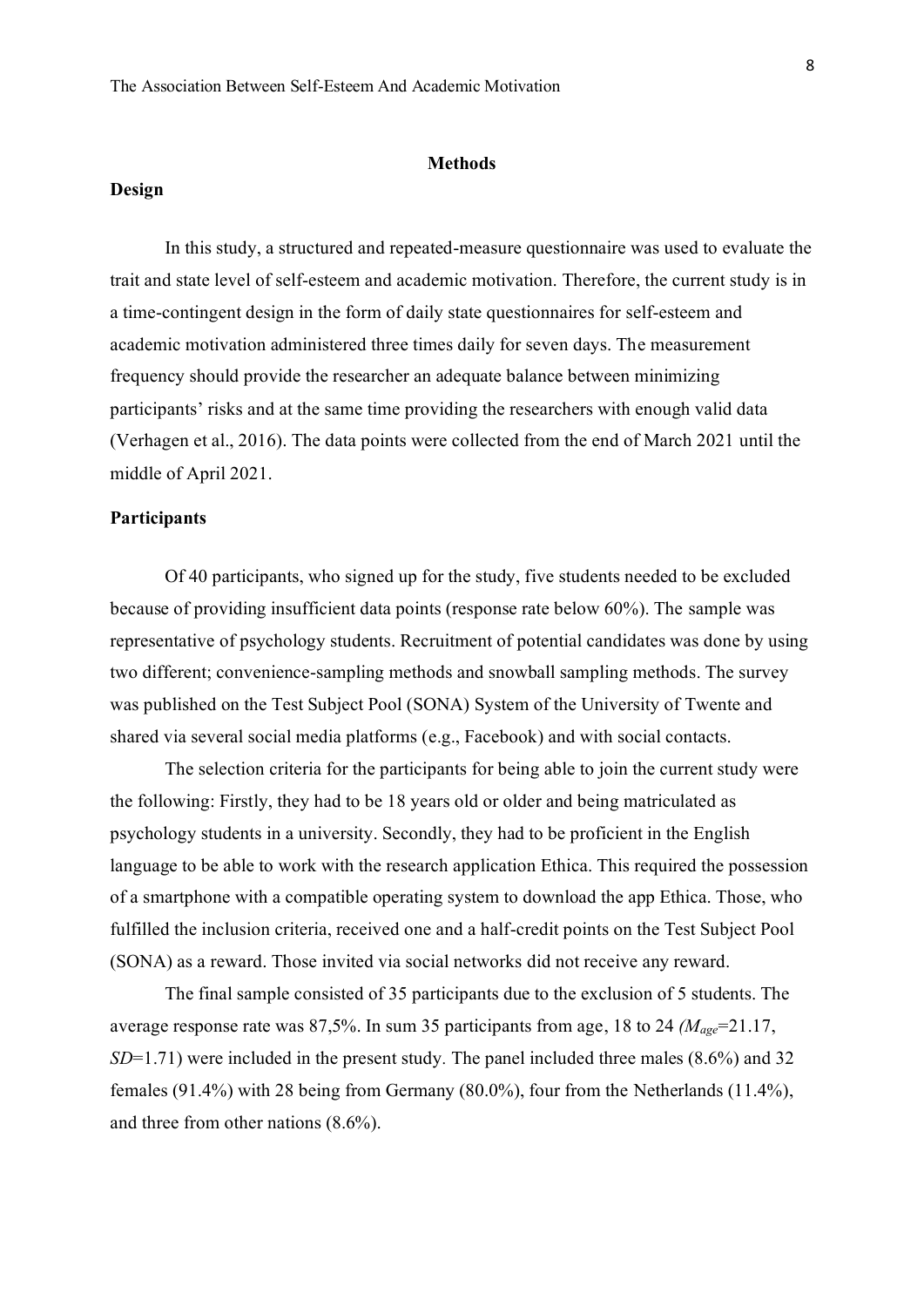## <span id="page-9-0"></span>**Materials**

The online questionnaires were filled in via the mobile application Ethica (version 450). The survey consisted of questionnaires assessing self-esteem and academic motivation on the trait level, and four daily state questions.

## Experience Sampling and Ethica

In order to assess the momentary situation experience, the Experience Sampling Method (ESM) was applied to measure students' daily experiences (state-level) of self-esteem and academic motivation. The ESM is a suitable method for systematically studying individuals' daily life experiences, introducing the in-situation sampling of human behaviour, and provides researchers with valid and timely assessments of a person's psychological state (Rintala et al., 2019). A recent literature review on the use of ESM on a mobile device shows that data collection through smartphones becomes very useful and has been used already for a range of data collection purposes (Hofmann & Patel, 2015). Verhagen et al. (2016), proposes that the most effective method of collecting valid real-time data is to conduct a study with a duration of between 7 and 28 days.

Therefore, Ethica an online end-to-end researcher platform, giving researchers the opportunity to quantitatively measure human behaviour by making use of mobile devices and other electronic devices, for example, wearables, is used. It intends to give the researcher the possibility to create, maintain and deploy surveys and other forms of studies. The online platform enables users to get access to various studies, by utilizing electronic devices to fill in questionnaires. At the same time, they are also providing a web homepage (ethicadata.com) so researchers could observe participants' data. The mobile app can be installed on smartphones, using Android or iOS operating systems. Once the questionnaires, created by the researcher, are published, they can be made accessible to participants. This is done using a variety of triggering logistics, for instance, a fixed time of day publication. Further, the app provides pop-up notifications, which can be set to remind participants when a particular questionnaire needs to be filled in.

# <span id="page-9-1"></span>Trait Questionnaires

**Rosenberg Self-Esteem Scale (RSES).** In RSES self-esteem is defined as *'one's positive or negative attitude toward one's self and one's evaluation of one's own thoughts and feelings overall in relation to oneself.'* (Park & Park, 2019, p.1). The RSES questionnaire consists of ten items (Appendix A) which can be answered on a 4-point Likert Scale from 1 (strongly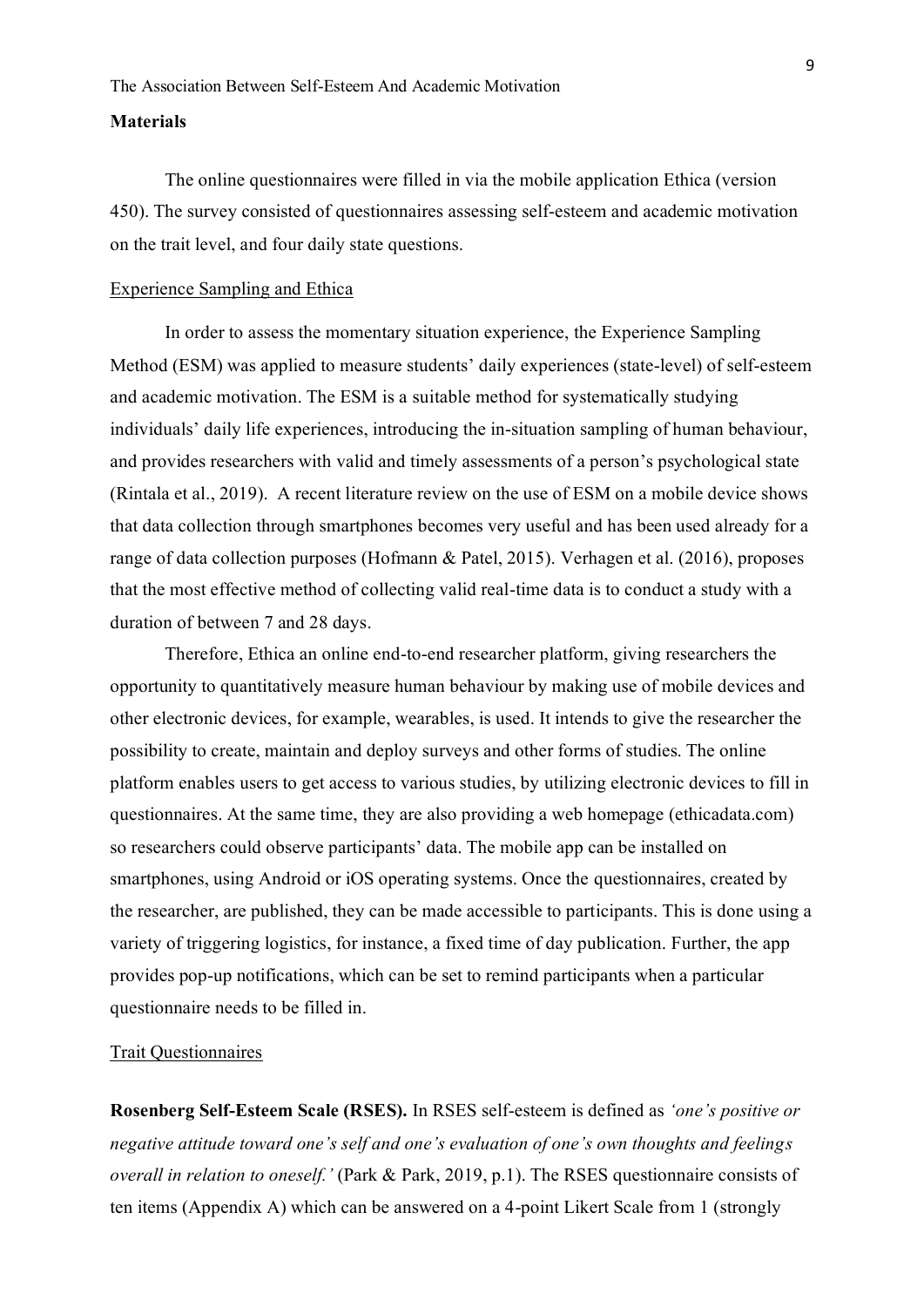disagree) to 4 (strongly agree). Items of this questionnaire are for instance 'I feel that I have a number of good qualities 'and 'I take a positive attitude toward myself'. For an adequate evaluation of scores, later on, it is important to re-code the negatively formulated items, 2,5,6,8,9.

Generally, RSES demonstrates a Guttman scale coefficient of reproducibility of .92 and indicates an excellent internal consistency. Further, it demonstrates concurrent, predictive, and construct validity. For the sample of the current study, a good to excellent reliability ( $\alpha = .82$ ) is demonstrated.

**Academic Motivation Scale (AMS).** In AMS, academic motivation is defined as students' passion regarding academic subjects when the student's competence is compared and evaluated towards a standard of performance (Alivernini & Lucidi, 2008). Generally, the AMS intends to measure students' motivation in high school and begins with the question 'Why do you go to school?' (Alivernini & Lucidi, 2008). Hence no scale exists assessing students' academic motivation in university, the researcher needed to adapt certain items from the original form of the Academic Motivation Scale, so it fits within the requirements for university students. Therefore, items 1,3,4,5,7,11,14,19,24,26 and 27 needed to be adapted.

The questionnaire consists of 28 items (Appendix B) which can be answered on a 5 point Likert scale ranging from 1 (Does not correspond at all) to 5 (corresponds exactly). Example questionnaire items can be 'For the pleasure, I experience while surpassing myself in my studies' and 'For the pleasure that I experience in broadening my knowledge about subjects which appeal to me'.

The AMS measures intrinsic and extrinsic motivation towards education. Thus, the questionnaire is divided into seven subparts, serving as seven sub-scores. Items 2,9,16 and 23 belong to the category of intrinsic motivation to know. Items 6,13,20 and 27 belong to the cluster measuring intrinsic motivation toward accomplishment. Items 4,11,18 and 25 belong to the category of intrinsic motivation to experience stimulation. While items 3,10,17, and 24 belong to the category of identified extrinsic motivation. Items 7,14,21 and 28 belong to the group of introjected extrinsic motivation. Items 1,8,15 and 22 belong to the category of external regulation extrinsic motivation. Lastly, items 5,12,19, and 26 belong to the category of amotivation with no difference in intrinsic and extrinsic amotivation.

Internal consistency of .81 was reported for all seven subscales. In a study, test-retest, reliability of .79 was estimated for the subscales over a period of one month (Alivernini & Lucidi, 2008). For the sample of the present study, a good to excellent reliability ( $\alpha$  =.88) is demonstrated.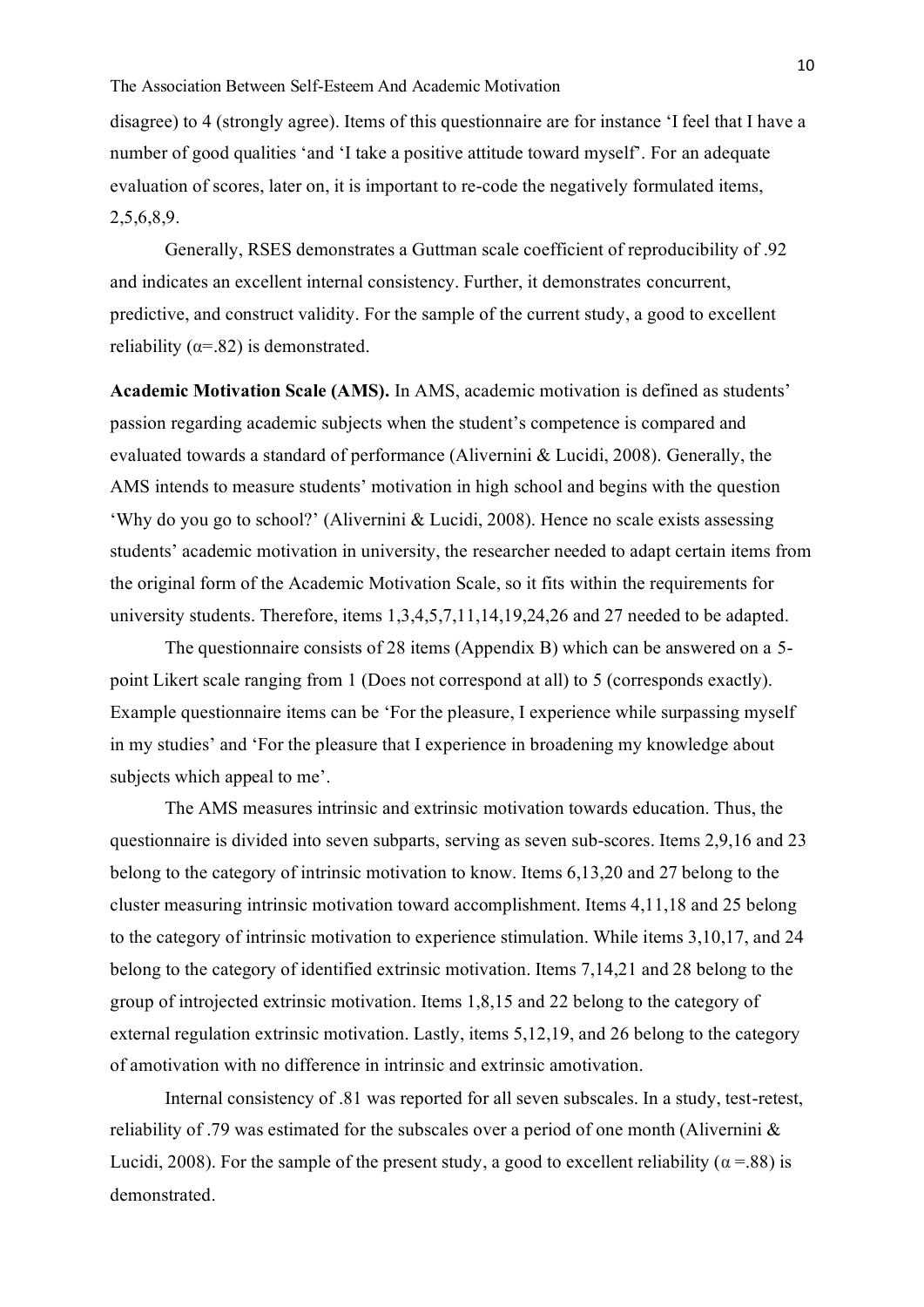#### <span id="page-11-0"></span>Daily State Questionnaires

**State Self- Esteem.** State self-esteem was measured using two different state questions. Firstly '*At this moment I feel confident about my abilities regarding upcoming educational stuff'.* Secondly, *'I am feeling worthy at this moment'.* The state questions were answered using a 4 -point Likert scale ranging from 1 (strongly disagree) to 4 (strongly agree). These were inferred from the Rosenberg Self-Esteem-Scale and were transformed to a state question by the researcher to fit in the present study.

The above-mentioned state-items were selected based on their highest factor-loadings (See Table 1) and reformulated in such a way, so they measure a particular moment of time. This method was also used in an Amsterdamer study, as they utilized several trait questions from the Amsterdam Resting-State Questionnaire (ARSQ) and adapted them to state items (Jung et al., 2018).

The split-half reliability for state-esteem item 1'*At this moment I feel confident about my abilities regarding upcoming educational stuff'* was not acceptable with an estimate of .11. The split-half reliability for state-esteem item 2*'I am feeling worthy at this moment'* was not acceptable as well, with an estimate of .16.

**State Academic Motivation.** State academic motivation was measured by two state items, which were modified and adapted from two questions from the AMS. Firstly, '*Right now, I want to do something that is not related to my studies'.* Secondly*,* '*Right now, I am following my schedule as planned'.* The state questions were answered using a 4 -point Likert scale as well as the previous ones ranging from 1 (strongly agree) to 4 (strongly disagree).

The state question formulation was inspired by the AMS and adapted to fit the present study. The split-half reliability for state academic motivation item 1, '*Right now, I want to do something that is not related to my studies'* was insufficient with an estimate of .07. and item 2 '*Right now, I am following my schedule as planned'* showed also not acceptable reliability with an estimate of .04. The items have been chosen based on their factor loadings. Table 1 demonstrates a full list of the state items and their factor loadings, as well as their correlations with their trait questionnaire.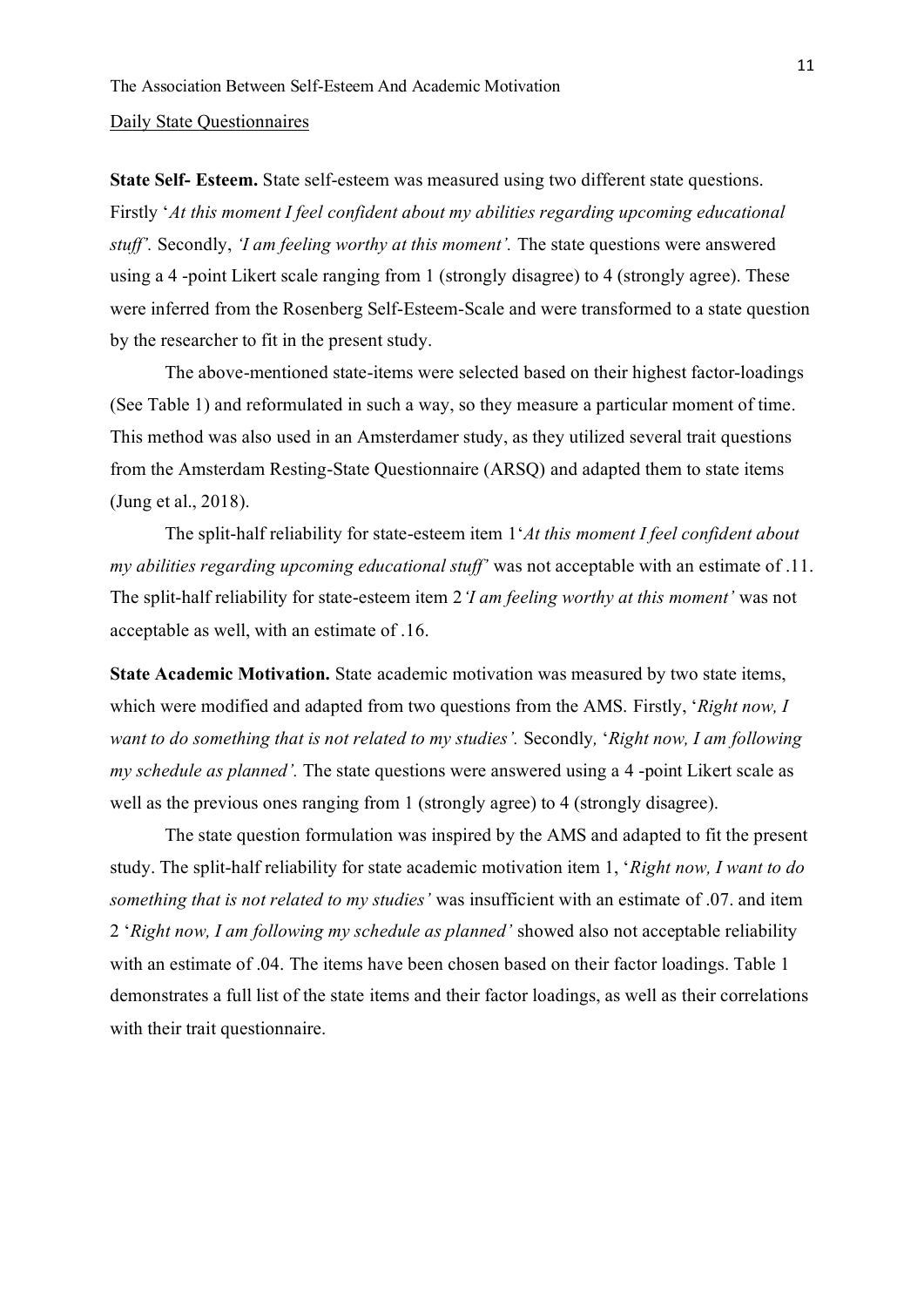# **Table 1**

*List of statement questions used for daily state questionnaire showing factor loadings and correlations*

| Questionnaire | Trait question                                                                                                     | Factor<br>loading | Adapted state question                                                                                       | Correlation                                                |
|---------------|--------------------------------------------------------------------------------------------------------------------|-------------------|--------------------------------------------------------------------------------------------------------------|------------------------------------------------------------|
| <b>RSES</b>   | 3. I feel that I have<br>a number of good<br>qualities.                                                            | .72               | At this moment, I am<br>feeling confident about my<br>abilities regarding<br>upcoming educational<br>things. | Negatively<br>correlated<br>with<br>self-esteem            |
| <b>RSES</b>   | 7. I feel that I am a<br>person of worth, at<br>least on an equal<br>plane with others.                            | .82               | I am feeling worthy right<br>now                                                                             | Negatively<br>correlated<br>with<br>self-<br>esteem        |
| <b>AMS</b>    | 5. Honestly, I do<br>not know I am<br>feeling that I am<br>wasting my time.                                        | .74               | Right now, I want to do<br>something that is not<br>related to my studies.                                   | Positively<br>correlated<br>with<br>academic<br>motivation |
| <b>AMS</b>    | 12. I once had good<br>reasons for going to<br>university, however<br>now I wonder<br>whether I should<br>continue | .75               | Right now, I am following<br>my schedule as planned.                                                         | Positively<br>correlated<br>with<br>academic<br>motivation |

# <span id="page-12-0"></span>Procedure

Before the questionnaires could be given to the participants, each survey was repeatedly tested and adjusted on the researcher's smartphone to make sure the user interface is user-friendly, meaning unclear design elements are avoided. Therefore, a two-day pilot test was done by the researcher beforehand, to check for the functionality of the questionnaires, reminders, and response functions. Only one single answer could be ticked for each question, before being able to go on to the next question.

Voluntary participation was ensured by an informed consent form that participants had to sign in beforehand. In this consent form, they were asked for their gender, age, and nationality. The informed consent form (Appendix C1) as well as other aspects of the study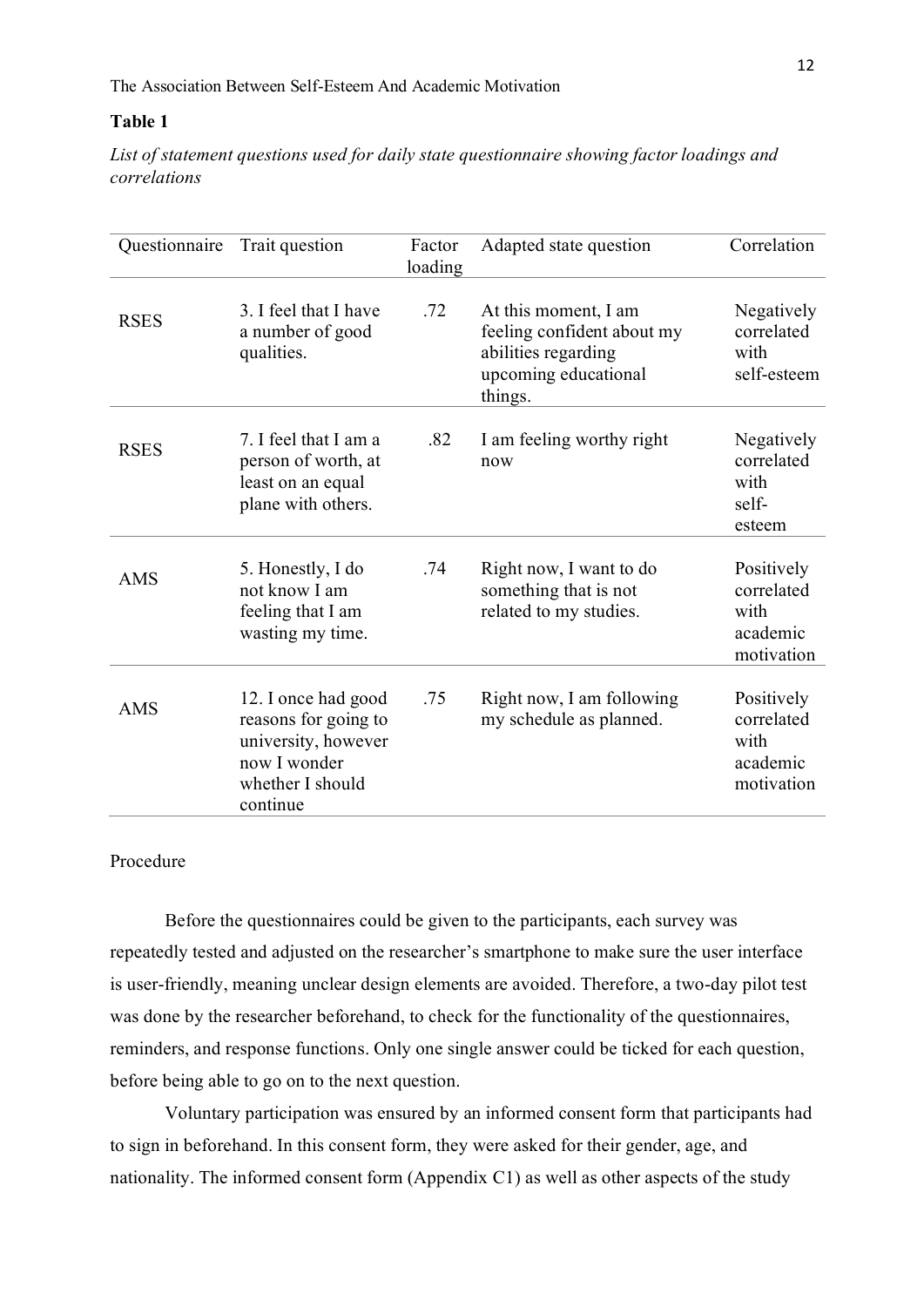were approved by the ethical committee of the Behavioral & Management Sciences faculty of the University of Twente (Request-Nr. 210220), before. After receiving the ethical approval from the BMS, the sharing of the questionnaires began.

The current study took place over eight days in total. The first day was reserved for participants to join the study and making sure they felt ready for the upcoming days. After signing up on SONA or directly through the researcher, participants were requested to download the app 'Ethica' on their smartphone. At first, they had to create an Ethica account and afterward were asked to enter the study registration code (1710). On the first page, they were provided with a general overview (Appendix C2) of the study and what they can expect throughout the eight days. In addition, they were requested to check if they allow pop-up notifications from Ethica. These were serving as a daily reminder. On the first day, students were asked to fill in the two trait questionnaires, RSES for self-esteem and AMS for academic motivation. Filling in the daily questions beforehand would have an impact on their overall score. Thus, it was of importance for the researcher to deliver the trait questions before the participants got access to the daily state questions. Immediately after completing the two questionnaires, participants got the information that they filled in all surveys for that day and further information will be provided to them on the next day.

On the second day for the next six days on (2-8), four state questions were given to the participants, to answer the state questions, three-time frames per day, a morning, an afternoon, and an evening session were set. These sessions were set between three time frames 1) 9:00 am to 10:30 am, 2) 2:00 pm to 4:30 pm and 3) 8:00 pm to 9:30 pm. In order to prevent the habitational response patterns, a random starting time was generated. To guaranty a sequential order of the data, for the statistical analysis, later on, it was set beforehand that the daily state questions expire after 90-minutes. For instance, if an afternoon session was triggered at 2:30 pm participants would have time until 4 pm to fill in the daily state questionnaire. This is a good option for the researcher for preventing the participants to fill in the questionnaire in the evening, thus a bias of the data points is prevented.

In case something did not work out as planned, participants could report any issues with setting up or joining the research, during the study period. Moreover, to be supportive in participants' continual response rate and be able to maintain their retention, appreciative messages were given to the participants at the end of each questionnaire session. Further, the researcher had the opportunity to monitor their response rate on the Ethica homepage.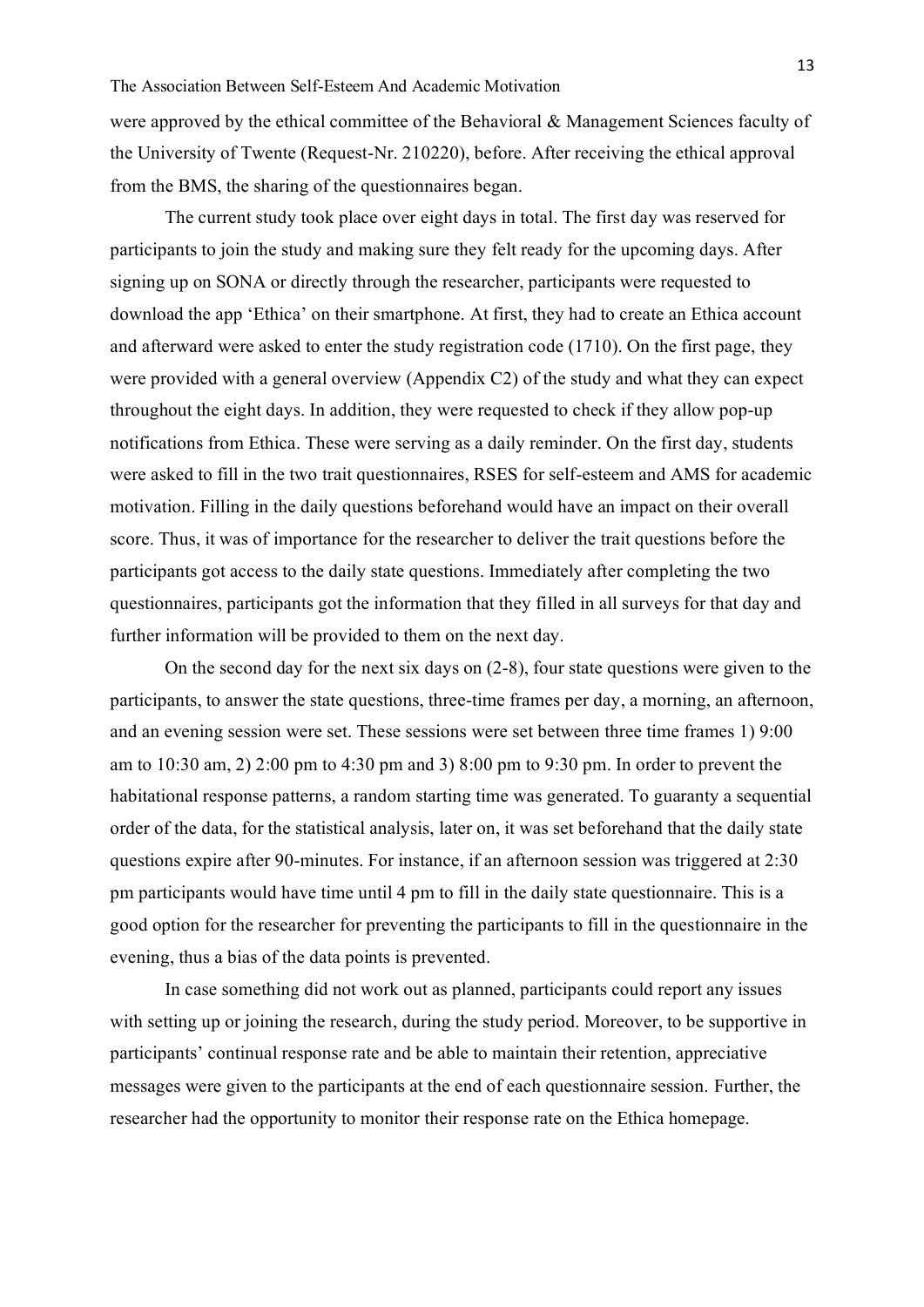# <span id="page-14-0"></span>**Data analysis**

For the statistical analysis, the data was exported from Ethica and analyzed by using IBM 'Statisical Package for the Social Sciences' (version 27). For visual representations, Microsoft Excel (Office 365) was used. Only those participants with a response rate of above 60% for the daily state questionnaire were included in the final analysis. This is according to Fincham (2008), an essential and sufficient response rate researchers need to reach.

Descriptive statistics were used to calculate the means and standard deviations of participants' demographic data (age, gender, nationality). The same procedure was carried out for the trait questionnaires RSES and AMS. Furthermore, boxplots were constructed to investigate fluctuations within individuals and between persons for self-esteem and academic motivation on a momentary basis.

Before the analyses could be conducted sum scores for trait self-esteem and academic motivation need to be aggregated. In addition, mean and sum scores for trait self-esteem and academic motivation needed to be computed for each participant. The same procedure was carried out for the state questions. Hence data has been collected at multiple points at time, it is essential to disaggregate in one model the between person-measure and within-person effects to avoid an error of interference (Curran & Bauer, 2011). Thus, for self-esteem and academic motivation, the average person mean (PM) score per participant over the course of seven days was calculated. This allows for the between-person analysis, in which data from trait and state questionnaires are compared. To calculate the person-mean centered (PMC) score, which is needed for the within-person analysis; state scores for self-esteem and academic motivation are subtracted from their PM scores.

To check for reliability of Rosenberg-Self-Esteem Scale (RSES) and Academic Motivation Scale (AMS), Cronbach's alpha was calculated. The reliability value Cronbach's Alpha reliability ranges from 0 to 1. The closer Cronbach's alpha is to 1, the better the internal consistency. Therefore, there are the following rules of thumb: an alpha with a value lower than .5 is seen as unacceptable, higher than .5 is poor, .6 is deemed as questionable, .7 is acceptable, .8 is Good and .9 is excellent (Tavakol & Dennick, 2011). Additionally, to assess the reliability of state-items test-retest reliability was used to check for the stability of responses. Pearson correlation is used to examine the stability of responses (reliability) of the state items for self-esteem and academic motivation.

Furthermore, Pearson correlation was also used to calculate the correlation coefficient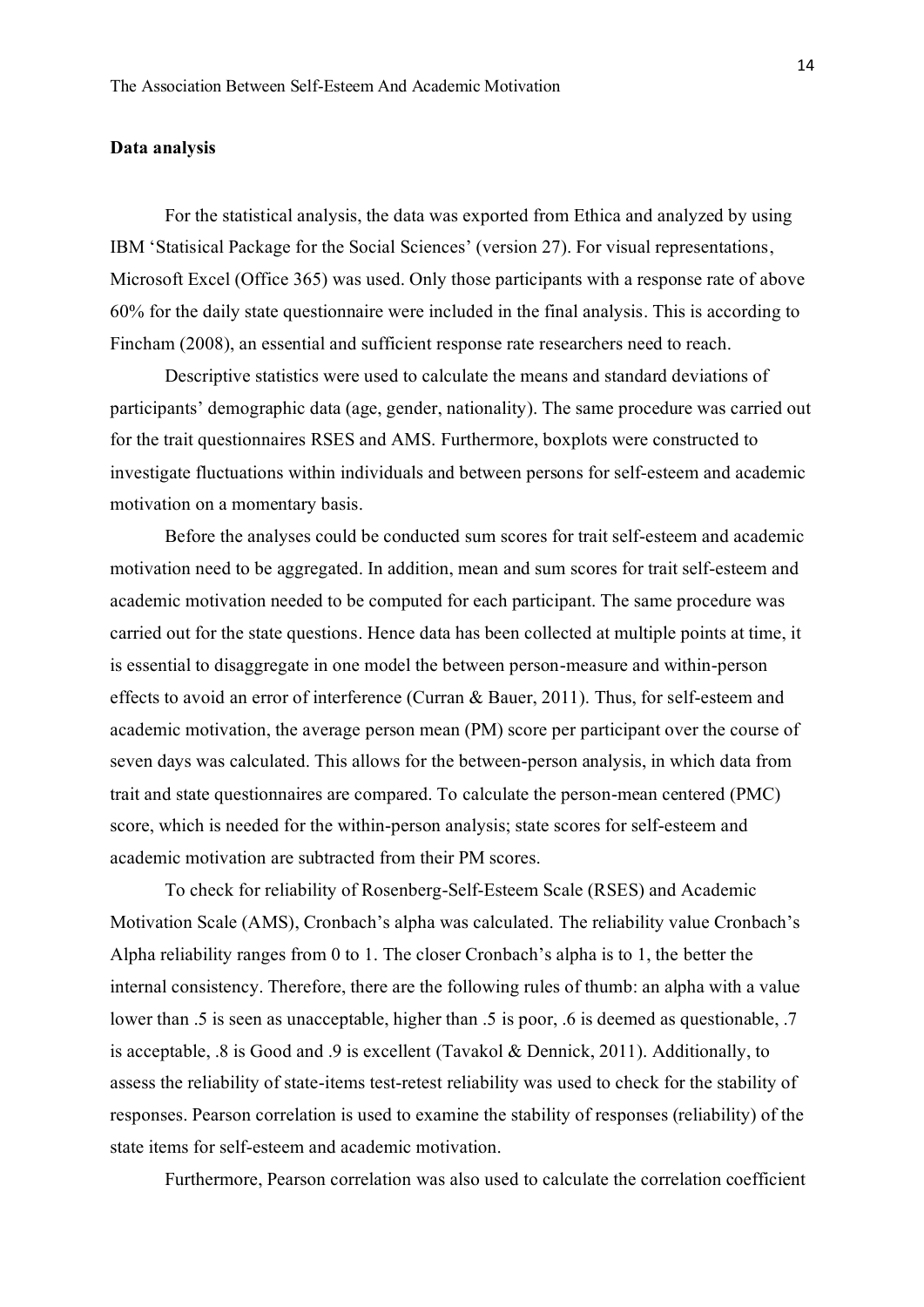between 1) trait self-esteem and average state self-esteem (PM) 2) trait academic motivation and average state academic motivation (PM), and finally 3) trait self-esteem and trait academic motivation. Pearson correlation value of  $r > 0.5$  indicates a strong correlation,  $r > 3$ is for a moderate, and  $r > 1$  is for a weak correlation (Adler & Parmryd, 2010).

In addition, to see the relation between state self-esteem and state academic motivation linear mixed modeling (LMM) was used on standardized variables to obtain standardize parameter estimates for the association. An autoregressive structure (AR1) with time points set as a covariant variable was used. An advantage of the incorporation of the LMM was the exploration of whether the relation between self-esteem and academic motivation a state (within-measure) or trait (between-measure) relation is. For this, state academic motivation was defined as the dependent variable and state self-esteem PM, as well as the respective PMC score were set as predictors.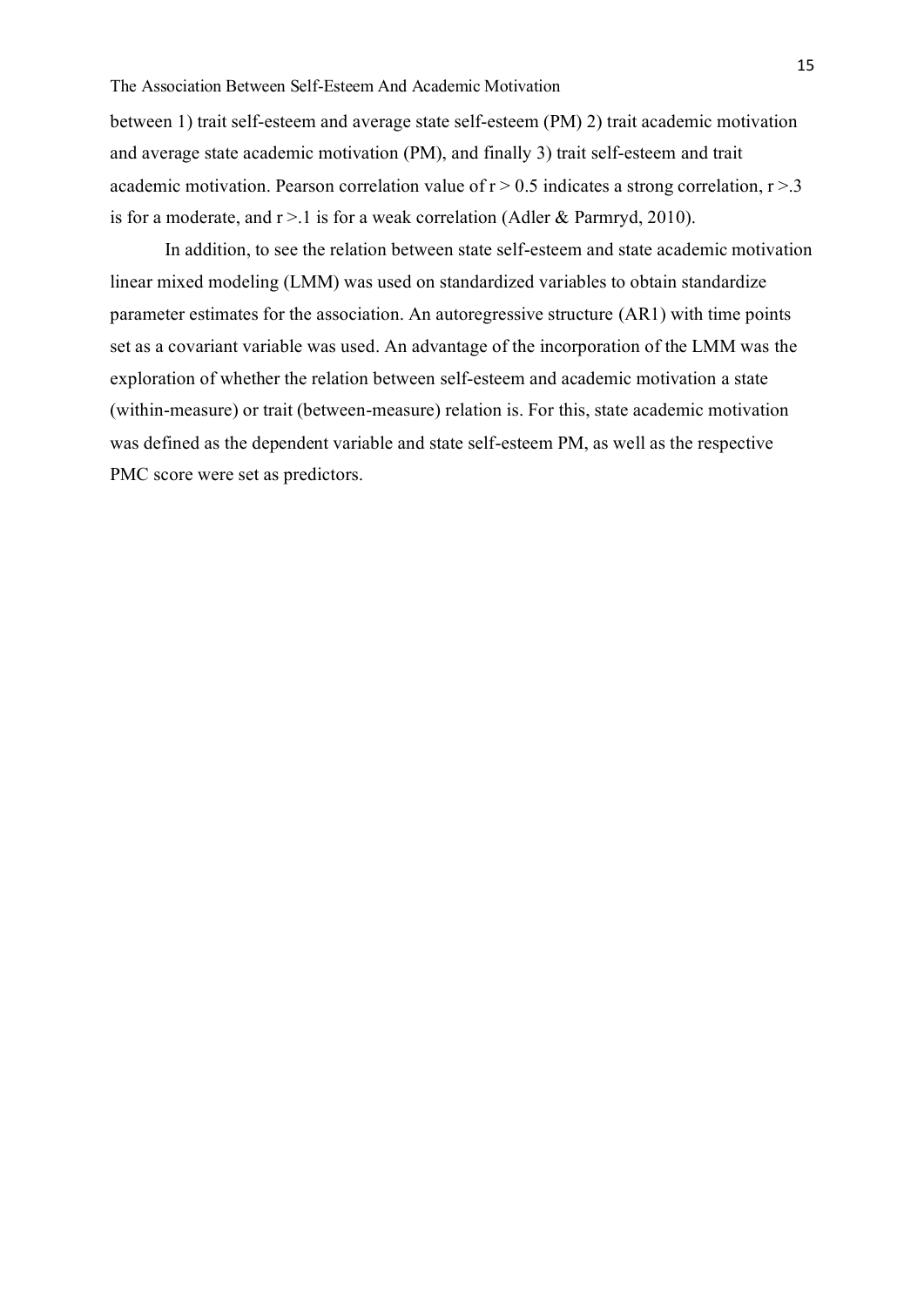## **Results**

# <span id="page-16-1"></span><span id="page-16-0"></span>**Descriptives**

In total, 40 participants joined in this explorative research. The average response rate was 87.5 %. Table 2 demonstrates the minimum and maximum scores, mean, and standard deviation of the trait self-esteem and trait academic motivation questionnaire for a total of 35 participants.

# **Table 2**

*Trait Self-Esteem and Trait Academic Motivation Descriptives Minimum and Maximum Scores, Mean (M) and Standard Deviation (SD)*

| Questionnaire       | Minimum<br>(possible)<br>minimum) | Maximum<br>(possible)<br>maximum) | М     | <b>SD</b> |
|---------------------|-----------------------------------|-----------------------------------|-------|-----------|
| <b>RSES</b>         | 15(10)                            | 34(40)                            | 26.68 | 4.63      |
| AMS                 | 54 (28)                           | 107(140)                          | 86.06 | 12.55     |
| <i>Note:</i> $N=35$ |                                   |                                   |       |           |

In the following a boxplot will be provided to illustrate the differences between and the spread of students' momentary self-esteem and momentary academic motivation, subdivided by the mean self-esteem (See Figure 1). At first glance it looks as if the boxes are not normally distributed, meaning asymmetric data is represented. Thus, no stable pattern is discernible, indicating fluctuations in momentary self-esteem and momentary academic motivation. However, the boxes shift upwards as the mean self-esteem score increases, the momentary self-esteem as well as the academic motivation also increase. Therefore, an upward trend can be identified, implying a dependency between the mean self-esteem and momentary academic motivation.

Those participants with the lowest score for mean self-esteem, also scored relatively low for momentary self-esteem and academic motivation, while those with the highest mean self-esteem score, scored relatively high on the momentary basis of both variables. This shift suggests that students with higher mean self-esteem, also score high in a particular moment. The same is inferred for academic motivation. In addition to this indication of positive correlation, it is further notable that there are undefined variations within momentary selfesteem and academic motivation, both for those who scored low on the mean self-esteem scale as well as for those scoring high on the mean self-esteem scale. Therefore, a low or high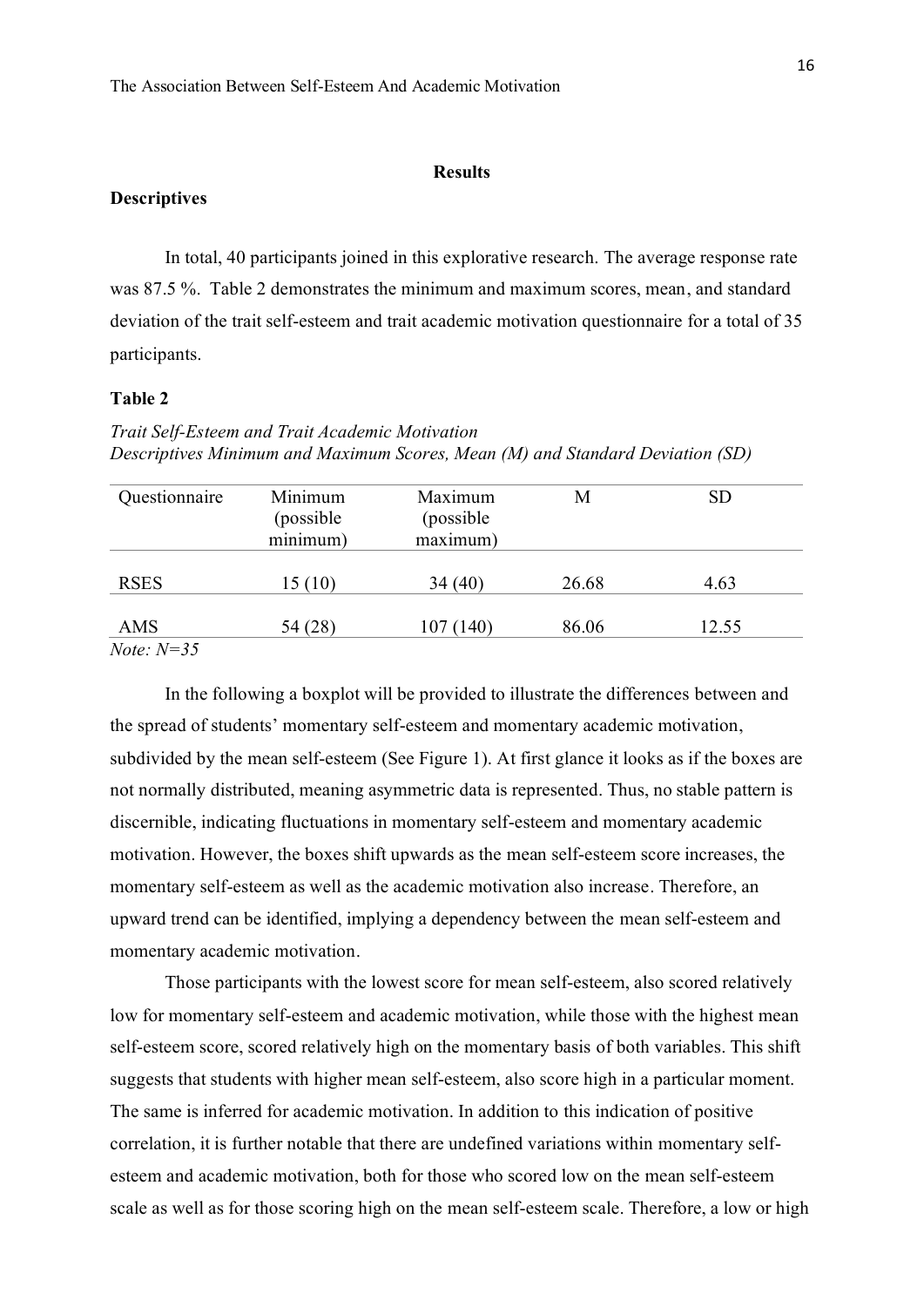mean self-esteem cannot be considered as a meaningful predictor for a momentary selfesteem and academic motivation experience. Furthermore, certain outliers can be noted, as these were not eliminated. These serve to depict the actual variability between the two constructs rather than distorting the overall picture.

Despite these facts, the group seemed to experience a rather high level of state selfesteem (*M=*2.66) and a relatively low level for academic motivation (*M*=2.10) in the range from 1 to 4. In addition, it can be noted that more variability was experienced in momentary academic motivation, while in contrast self-esteem remained constant.

## **Figure 1**

*Mean State Levels of Self-Esteem and Academic Motivation for each Participant* 



*Note.* 4-point Likert scale, ranging from 1 (strongly disagree) to 4 (strongly agree), indicating the degree to which participants felt academically motivated or self-confident. Data are ordered ascendingly according to the mean score in state self-esteem. Missing values are not represented.

## <span id="page-17-0"></span>**Associations between Self-Esteem and Academic Motivation**

The Pearson correlation between trait self-esteem and average state self-esteem (PM) results show a significant positive weak to moderate correlation ( $r = .37$ ,  $p < .01$ ). To get a more precise view of the current correlation a scatter plot will be provided (See Figure 2). As can be seen in the visual representation, as the mean trait self-esteem score increases, also the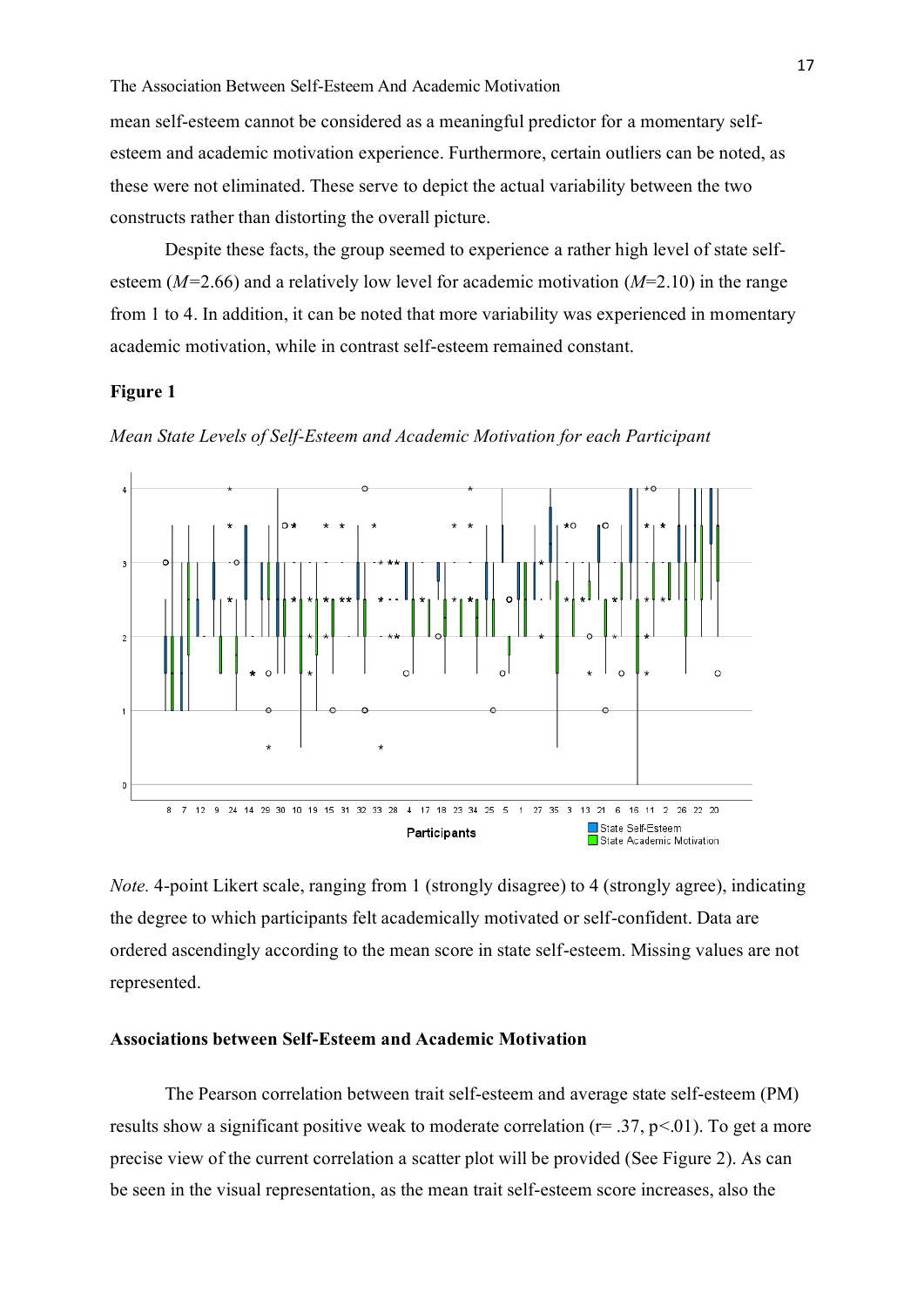average self-esteem score increases. Therefore, a correspondence between the two variables is indicated.

# **Figure 2**

*Visual representation of the significant positive weak to moderate correlation between trait self-esteem and average self-esteem.* 



Similarly, a significant positive, but weak correlation is indicated between trait academic motivation and average academic motivation (PM)  $(r=18, p<01)$ . Those who score high on the trait academic motivation, mostly display a high average state academic motivation. As the correlation is extremely weak, there is little dependency indicated between the two variables on the scatter plot (Appendix D1).

Considering the two constructs, self-esteem, and academic motivation, on the trait level, as already shown from previous research, a significant positive weak to moderate correlation can be indicated between them  $(r=.24, p<.01)$ . This means that those who score high on the trait self-esteem scale, tend to demonstrate high academic motivation as well.

Lastly, for more sophisticated analysis, a Linear Mixed Model analysis was conducted to assess whether state academic motivation is more at a state self-esteem level (withinperson) or at a trait self-esteem level (between-person). The results demonstrated that state academic motivation is more at a state self-esteem level (within-person-PMC) ( $\beta_{\text{pmc}}$ =.65, SE=.04, p<.01, 95% CI [.18, .32]) and less on trait self-esteem level (between-person-PM)  $(\beta_{pm} = .25, SE = .02, p < .01, 95\% \text{ CI}$  [.61, .70]). This means that state academic motivation depends more on state self-esteem than on trait self-esteem. As the estimate of PM is outside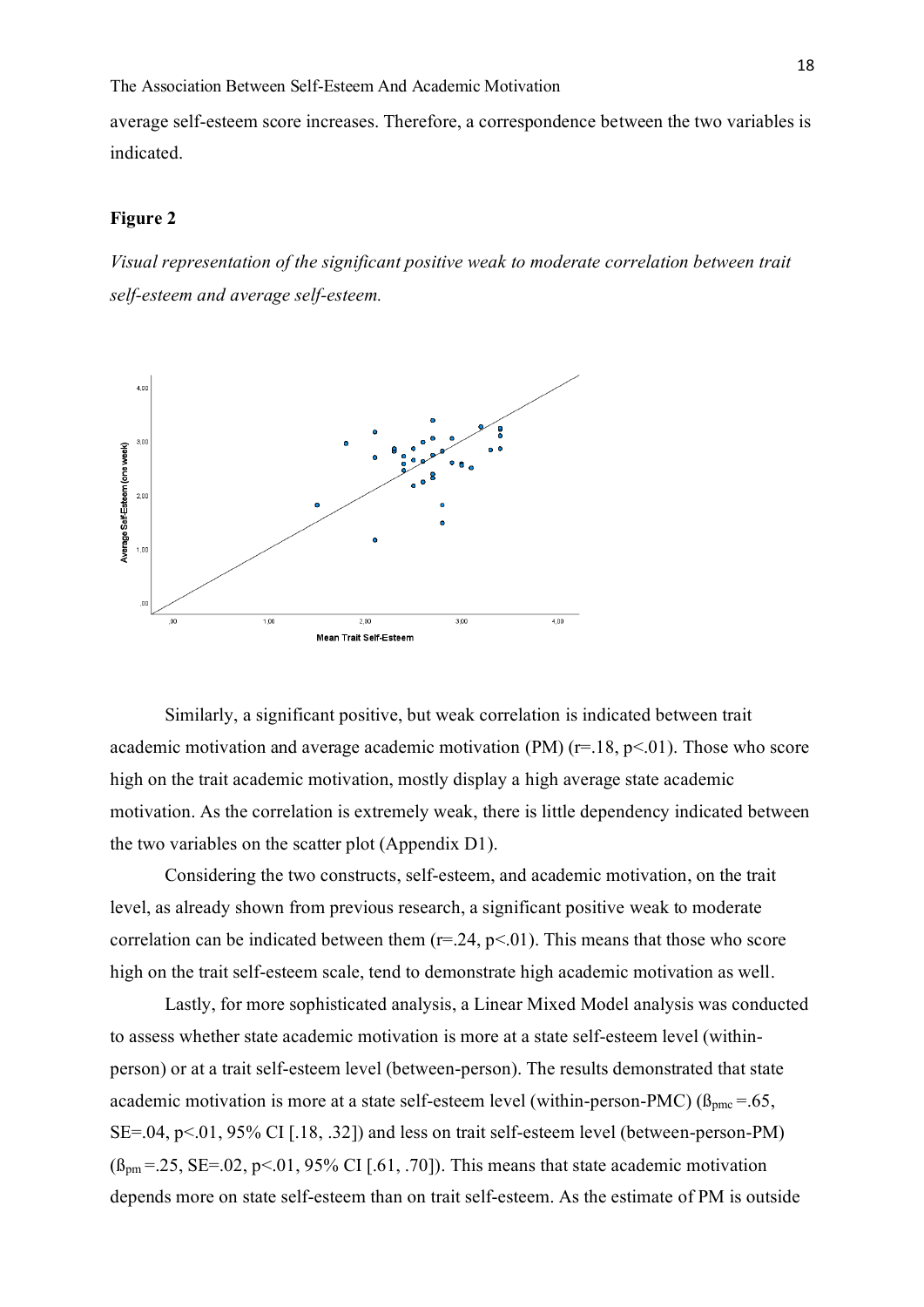the 95% confidence interval  $(\pm 1.95 \text{ SE})$  of the PMC estimate, the within-person association is stronger than the between-person association.

# <span id="page-19-0"></span>**Individual case analysis**

After analyzing all 35 participants on the individual level, three clusters of groups could be identified. In the first cluster, 26 participants (75%) displayed a significant correlation. This implies 25 displaying a positive correlation within a range of .46 to .98, whereas one shows a significant negative correlation ( $r = -437$ ,  $p < 05$ ), indicating a second cluster (Appendix D2). The third cluster consists of 9 participants (25%), in this no correlation could be indicated between the two variables. The LMM analysis indicated state academic motivation depends more on within self-esteem. For this reason, the data of participant 27 was selected, as it is the most representative of the positive correlation between the two variables ( $r=.69$ ,  $p<.05$ ) and thus demonstrates a dependency between the two variables.

Figure 3 illustrates a more precise overview of participant 27's daily state academic motivation and self-esteem scores on the momentary basis, over a period of one week, obtaining three responses per day. The measurement point scale on the x-axis begins with timepoint 1 in the morning and ends with timepoint 21 in the evening. An evaluation of the data suggests a positive correlation between the two variables. This means when self-esteem increases also academic motivation increases. State self-esteem peaked in the evening at the beginning of the week (point 6, *M*=3.5) and in the evening (point 12, *M*= 3.5) at the middle of the week. Academic motivation reached its highest peak three times, always close to *M*=3.0. Self-esteem and academic motivation showed high variability in their individual measurement points, but in sum the changing patterns of self-esteem and academic motivation seemed similar over time as most of the lines shifted in parallel and in the same direction, therefore no upward trend was observable.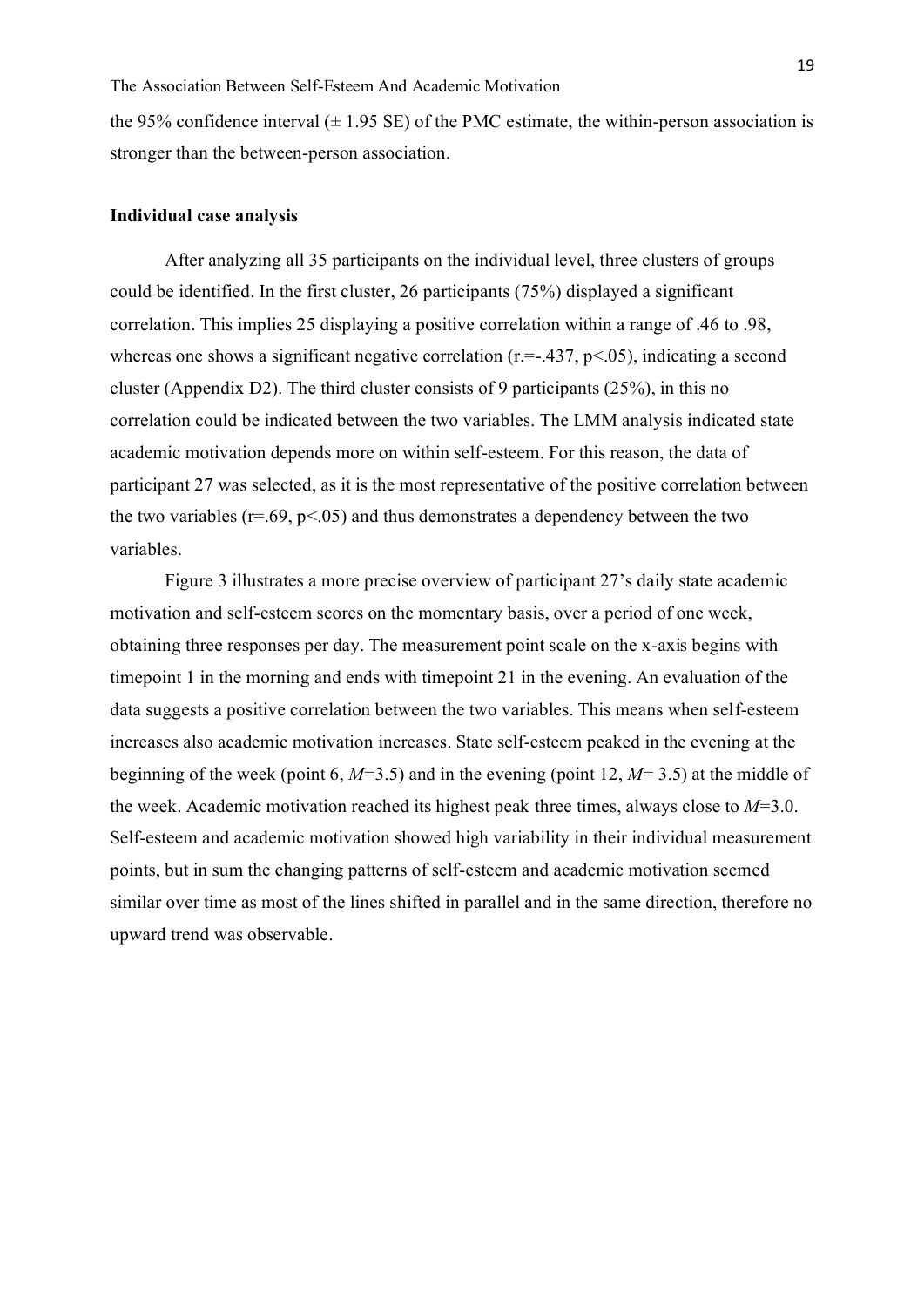#### **Figure 3**

*Participant 27 scores for state self-esteem (blue) and state academic motivation (green). Representing cluster of positive correlation.* 



Figure 4 illustrates a more precise overview of the first participant's daily state academic motivation and self-esteem scores on the momentary basis, over a period of one week, obtaining three responses per day. An evaluation of the data suggests no correlation between the two variables  $(r=.09)$ . This means there is no dependency between self-esteem and academic motivation. Only academic motivation showed some peaks, at the highest at 3.0. Since not extreme peaks are observable in this course, no overall correlation can be indicated. However, taking a look at the individual measurement points, some correlations can be indicated. At the beginning of the first day both variables decrease. In addition, it is noted, that the magnitude of change occurs in academic motivation, while self-esteem remains stable for most of the time. In sum interesting to note is that some minor correlations between the timepoint exist.

# **Figure 4**

*Participant 1scores for state self-esteem (blue) and state academic motivation (green). Representing cluster of non- existing correlation.* 

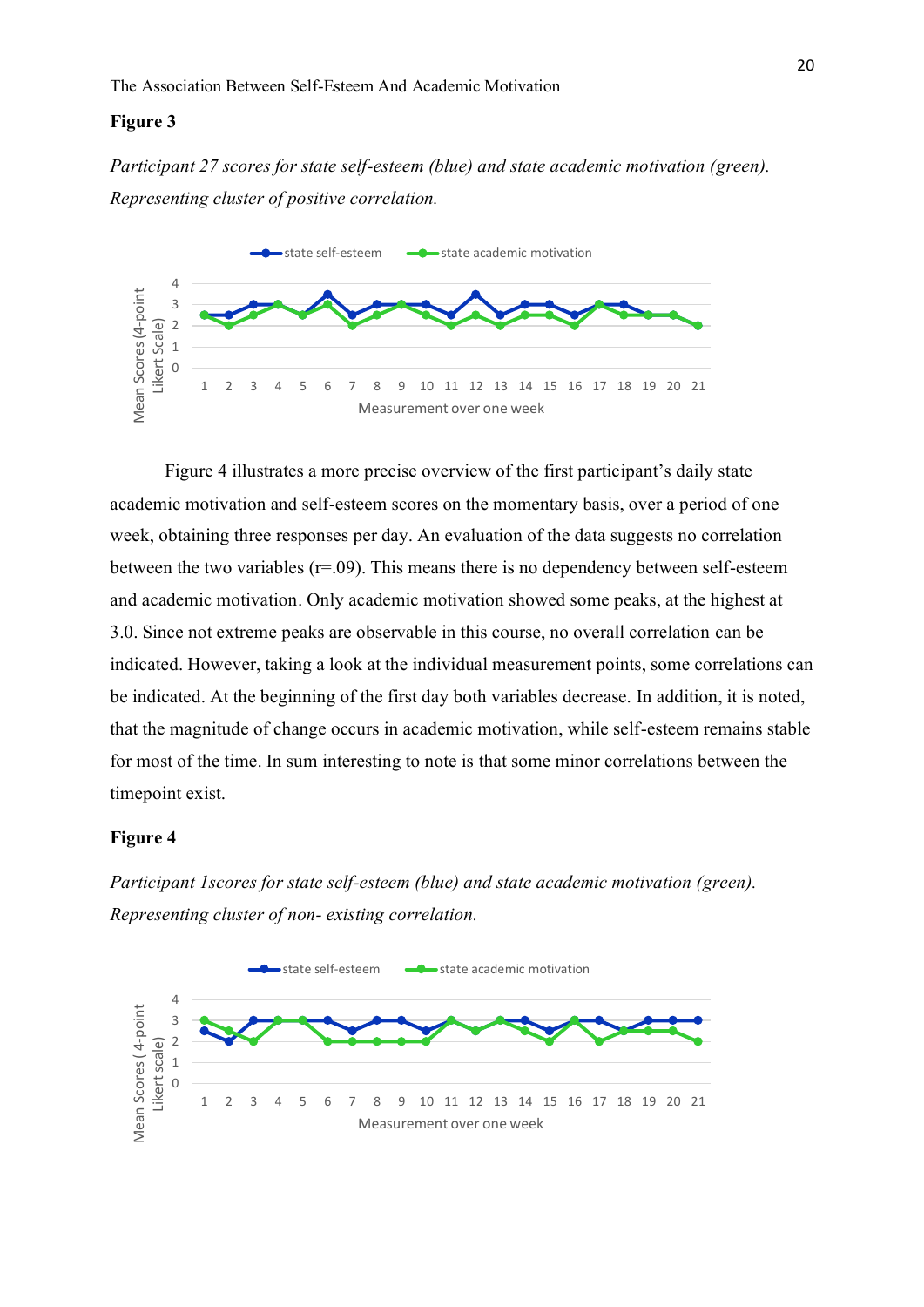#### **Discussion**

<span id="page-21-0"></span>Given the importance of self-esteem and academic motivation in educational settings, the present study aims to fill the current knowledge gap. It was designed to gain further insight into the association between students' self-esteem and academic motivation on a momentary basis (state-level), and to examine whether this relation is reflected in their permanent characteristic (trait-level).

The outcomes of the current study revealed that state self-esteem varies strongly within individuals and between persons. The same course of variability was indicated for state academic motivation. However, in state self-esteem the variability was minimally different to that from state academic motivation. Furthermore, a significant positive weak to moderate correlation was examined between trait self-esteem and average self-esteem. This indicated that those scoring high on the Rosenberg-Self Esteem Scale (trait-level) normally demonstrated high daily state levels of self-esteem. The same is investigated for the academic motivation construct. However, in the self-esteem construct the correlation was found to be stronger, than in academic motivation. In addition, as might have been expected from the previous literature a significant positive weak to moderate correlation between self-esteem and academic motivation on the trait-level was found. Finally, the study demonstrated that state academic motivation depends more on state self-esteem (within-person) and less on traitself-esteem (between-person). Therefore, the hypothesis that the two constructs are positively associated on the state-level can be accepted.

## <span id="page-21-1"></span>**Interpretation of results with previous studies**

The results of the present study show that state self-esteem has the possibility to predict state academic motivation in academic settings. This indicates that state academic motivation is more at state-level self-esteem (within-person) than at trait-level self-esteem (between person). This outcome demonstrates the dependency between state academic motivation and within-person self-esteem, showing the researcher that the state-state correlation on the momentary basis, is stronger than on the between-person basis. These findings are in line with Bieg et al. (2014), revealing a significant discrepancy between trait and state emotions within an academic setting. Their study was conducted within the mathematical field, demonstrating a discrepancy between how students think they feel, referring to the trait level, and how they really feel, drawing on the state-level. This agrees partially with the current study, as it also demonstrates a discrepancy between the within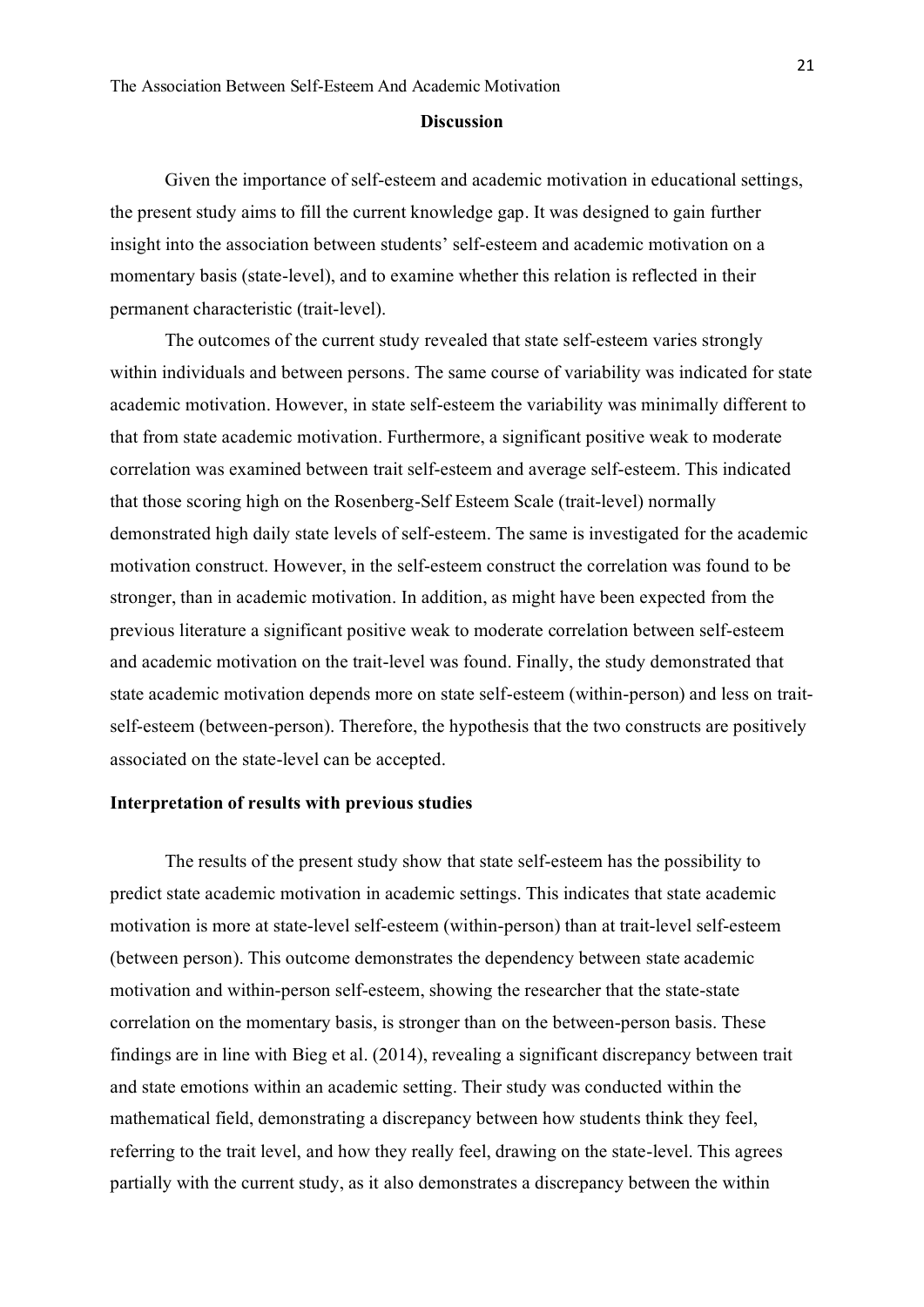individuals and the between-person level. This means from the perspective of Bieg et al. (2014), that there is a difference in outcome between to which extent students feel selfconfidence in a particular moment of time, and how self-confident students in general feel.

Looking at the two constructs on the state-level in turn, it can be indicated, that selfesteem and academic motivation fluctuate; this is further confirmed by the analysis of the individual case, as self-esteem and academic motivation show variability within the constructs. Keeping in mind, that the measurements were taken three times a day, it could be inferred that the variability was influenced by the time of day. This finding aligns with Bellhäuser et al. (2021), who also investigated academic motivation from an interpersonal perspective, meaning measurements between persons. In their study, they examined the fluctuation of academic motivation over the day and how these fluctuations can occur at several different times of day, as is also demonstrated in the current study. Moreover, they explained these fluctuations by ups and downs in personal well-being (e.g., self-esteem). Even though the constructs show variability on an individual basis, a dependency between these can be revealed.

Furthermore, state self-esteem also showed variability, as with academic motivation, self-esteem was assessed three times a day. The graph, referring to the individual case indicated that self-esteem was mostly at its highest during the middle of the day. This observation of fluctuations was also confirmed by a study conducted by Franck et al. (2016), investigating the instability of self-esteem during the day. They found that self-esteem can fluctuate due to daily concerns, people having to cope with issues such as stress. This would also explain the variability within momentary self-esteem, which is shown in Figure 1.

In addition, the state-state association could be interpreted on a more sophisticated level, by investigating their outcomes with the help of a study done by Rosenberg et al. (1995). Their study shed light on the nature and relevance of the relationship between trait self-esteem and state self-esteem. They have revealed that the two types of self-esteem are strongly correlated, but have totally different meanings, namely that trait self-esteem is more responsible for individual psychological well-being, while state self-esteem is more based on cognitive and educational aspects. This finding is shared by the current study, which shows that state self-esteem, responsible for cognition and educational aspects, belongs more to state academic motivation, than average self-esteem, meaning the overall psychological well-being. In short, if students feel mentally healthy, it is not sufficient and meaningful for their momentary academic motivation.

Nevertheless, even though trait self-esteem and average self-esteem, indicate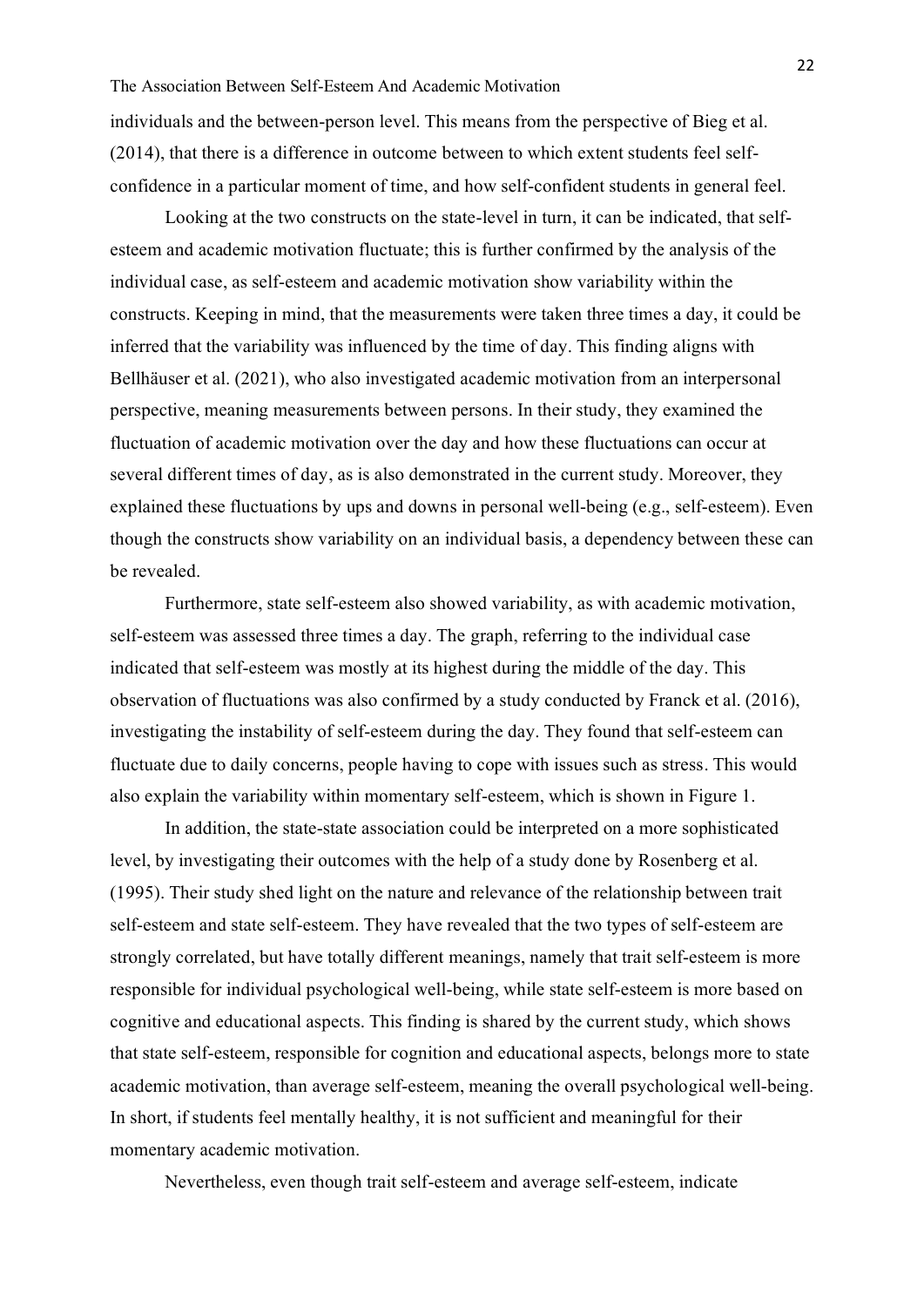## The Association Between Self-Esteem And Academic Motivation

completely different outcomes in terms of meaning, the current study finds a positive correlation between them. This implies that if an individual's overall self-esteem is high, the average self-esteem is high as well. These results align with a previous study conducted by Von Soest et al. (2016), who examined the development of trait self-esteem and average selfesteem across the period of adolescence and young adulthood. They found self-esteem in the domain of self-image shows high and stable correlations with trait self-esteem. This correlation can also be found in the current study.

Moreover, a correlation can be found between trait academic motivation and average academic motivation. This indicates that the higher the level of trait academic motivation, the higher the level of average academic motivation. As no previous study has been conducted, comparing the process of academic motivation on the state and trait-level, a comparable study conducted by Choi et al. (2012) was used as an argument for this correlation. They investigated the association between trait and state motivation in people with schizophrenia, revealing that state motivation was significantly and positively associated with the trait-level.

When both constructs are considered on the trait-level, a positive correlation can be found between academic motivation and self-esteem, as could already be expected from the literature. This means the greater the level of self-esteem, the higher will be the level of academic motivation. As Ferkany (2008) has already argued, self-esteem is an essential factor in students' motivation in their educational careers. This implies a positive correlation between self-esteem and academic motivation, as was shown in the present study. He argued that if teachers encourage students to have a higher belief in themselves and thus strengthen their self-esteem, they were more motivated to work hard in order to achieve their personal educational goals. In

summary, the results were mostly in accordance with those of previously conducted studies. However, it is necessary to reflect on the strengths and limitations of the current study.

## <span id="page-23-0"></span>**Limitations and Strengths**

This study did demonstrate some limitations. A first significant limitation is the nonreliable state-items. Even though the trait questionnaire for academic motivation (AMS) showed a significant positive correlation and the reliability of AMS was good as well, the academic motivation state items indicated poor reliability. These discrepant results can be explained by the fact that AMS is divided into measurements of intrinsic motivation (IM) and extrinsic motivation (EM) because it is based on the Self-Determination Theory. For instance, item *2' I experience pleasure and satisfaction, while I am learning new things'* measures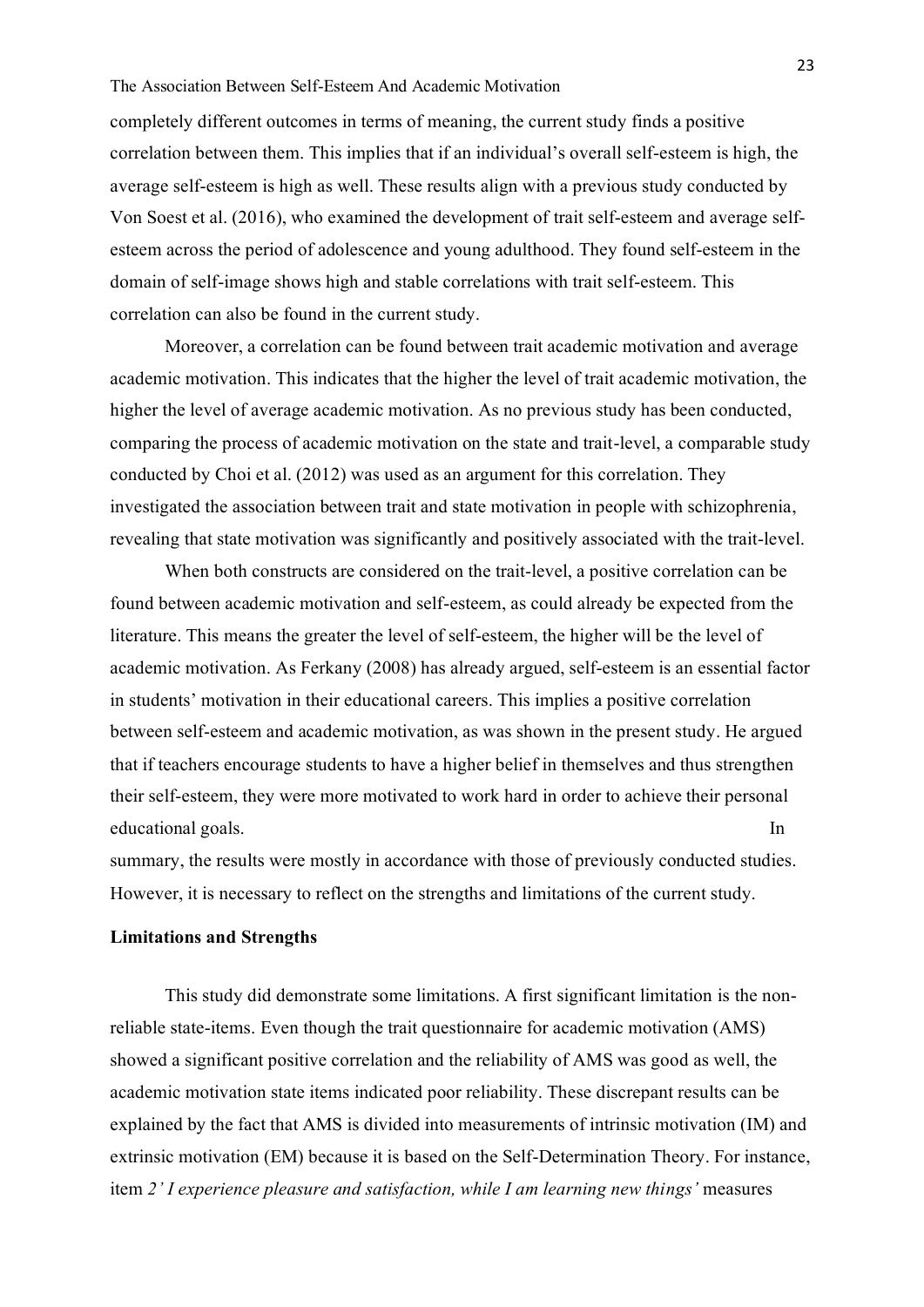intrinsic motivation, while item 10 *'It will enable me to enter the job-market correctly*' assesses extrinsic motivation (Alivernini & Lucidi, 2008). For the purpose of the current study, the state items were intended to measure academic motivation from a momentary and emotional perspective; no distinction was made between intrinsic and extrinsic.

Moreover, even though, the RSES showed very good internal consistency, for their trait questions, the results were the opposite for the self-esteem state items, as they indicated poor reliability. This fact made it harder for the researcher to interpret the results correctly. This result was somewhat surprising for the researcher, as the state-items formulation was closely modelled on the RSES items; they were formulated in such a way as to measure the in-moment situation. This finding can be explained by the fact that, to the best of the author's knowledge, no study has been previously conducted that measures state self-esteem with the experience sampling method (ESM), which threatened the reliability of the state-items.

A further limitation was the occasional technical issues on the platform Ethica which threatened the validity of outcomes. Participants reported problems with receiving reminder notifications, as sometimes no notifications popped up for the daily questionnaires. Moreover, some participants received a premature notification before the end of seven days, this was due to mismanagement of setting the duration of study properly. These technical obstacles could be the reason for five participants having insufficient data points (below 60% response rate); and their exclusion from the study. Moreover, regarding the generalizability another limitation was the small sample size and its extremely skewed gender representation, meaning that the majority (91.4%) were female and only the rest (8.6%) were male. Thus, it was difficult to generalize the results to a larger population.

The study's major aim as well as its strength was the primarily step towards filling in the knowledge gap in academic motivation at the state-level, performed by using ESM. Moreover, it was also the first study to investigate the association between general and daily components of academic motivation and self-esteem, at the state as well as at the trait level. In addition, the researcher also looked at fluctuations within academic motivation and selfesteem. A further strength of this study was the use of the Experience Sampling Method (ESM), which provided high validity of the results in terms of the daily life of the students. This is demonstrated by the high response rate of the students.

# <span id="page-24-0"></span>**Directions for future research**

This study held important implications for educational research. Hence, there is an association between self-esteem and academic motivation on a daily basis, there is a need for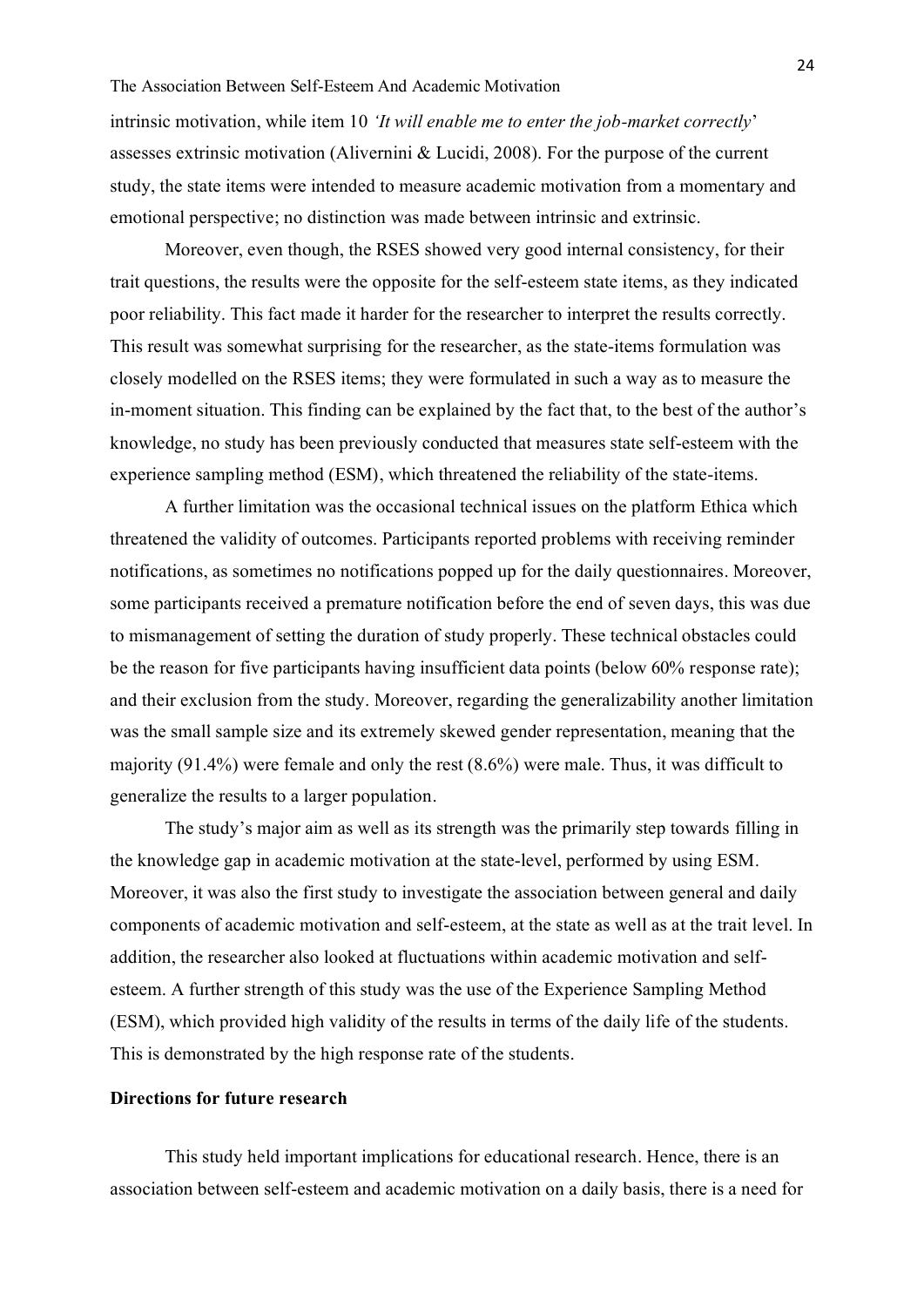future research to explore this relation. Based on these outcomes it is hoped that educators will benefit from it.

Green et al. (2007) have argued already, it is necessary to consider academic motivation also from a domain-specific nature (state), postulating clear definitions of trait and state academic motivation. Since the reliability of the state items regarding academic motivation was poor in the current study, this emphasized the need to formulate standardizable and definable state questions and responses, measuring academic motivation on the state-level. As Weiner (1990) has also suggested, there is little specificity in defining academic motivation across domains, and it is clear that there is a need for diverse designs and methods in addressing the complex nature of academic motivation.

Based on the outcomes of this study, it could be of further interest to investigate the causes of fluctuations experienced in both variables. For instance, being surrounded by demotivating environment (external) or feeling stress (internal), referring back to the internal and external motivation sub-division, proposed by the Self-Determination Theory. Therefore, it could be recommended that future studies should include additional categorical variables in the state questionnaire, such as the presence of a stressor, the quality of mental health, and goal orientation. For instance, 'right now, I am feeling stressed, because of upcoming educational events'(internal) or 'right now, I am motivated to finish my work, so I can meet my friends later'(external). In addition, these findings could be further illuminated using additional measures such as teachers' or school/class self-reports.

Regarding the design of the study, previously published studies have shown that socioeconomic status (SES) and cultural backgrounds have an impact on academic careers. Thus, for future research, it is crucial to include participants with diverse SES backgrounds and to focus on specific cultural backgrounds (Marcella & Miller, 2001). Regarding the duration of the study, it has been recommended that constructs should be measured, not only for one week but for a longer time, as the literature suggests a study duration of between 7 and 28 days being appropriate, to support a balance between retaining participants and capturing sufficient measurement points for detailed analysis. (Verhagen et al., 2016). This means in the context of the current study, to investigate whether the patterns between self-esteem and academic motivation on a trait and state level, remain stable over few weeks and receive further valid measurement points in this setting.

As Rosenberg et al. (1995) have already mentioned, educators and policymakers seem to focus on the incorrect kind of self-esteem, meaning trait self-esteem, respecting the introduction of interventions to improve students' motivation and thus performance in school.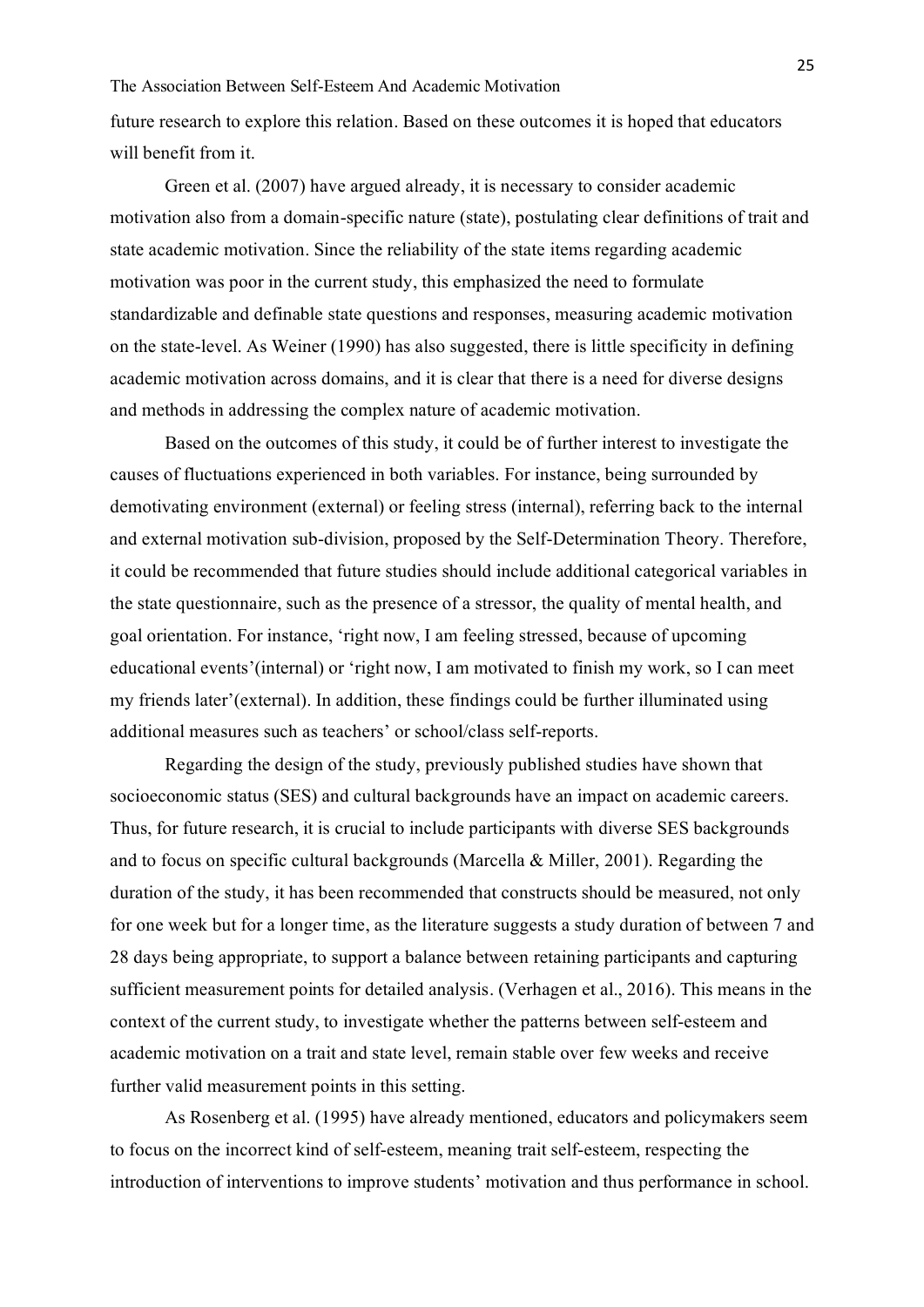## The Association Between Self-Esteem And Academic Motivation

In addition, according to Bardel et al. (2010), it is important to encourage the individual's self-esteem in a particular situation in order to motivate them to reach their goal. For this study, it means that paying more attention to the state level would increase the effectiveness of future educational interventions.

# <span id="page-26-0"></span>**Conclusion**

The present study can be considered as a preliminary step to fill the knowledge gap in investigating the association between self-esteem and academic motivation, on a trait and state-level. The study reveals a positive correlation between self-esteem and academic motivation on a trait level, as well as on the state-level. In addition, it has been demonstrated that state academic motivation is more dependent on within self-esteem. Even though deeper research is required in this field, a first step is to follow the recommendation of Rosenberg et al. (1995), that future interventions should focus on within self-esteem and try to motivate students in a particular moment, instead of assuming between-person high self-esteem.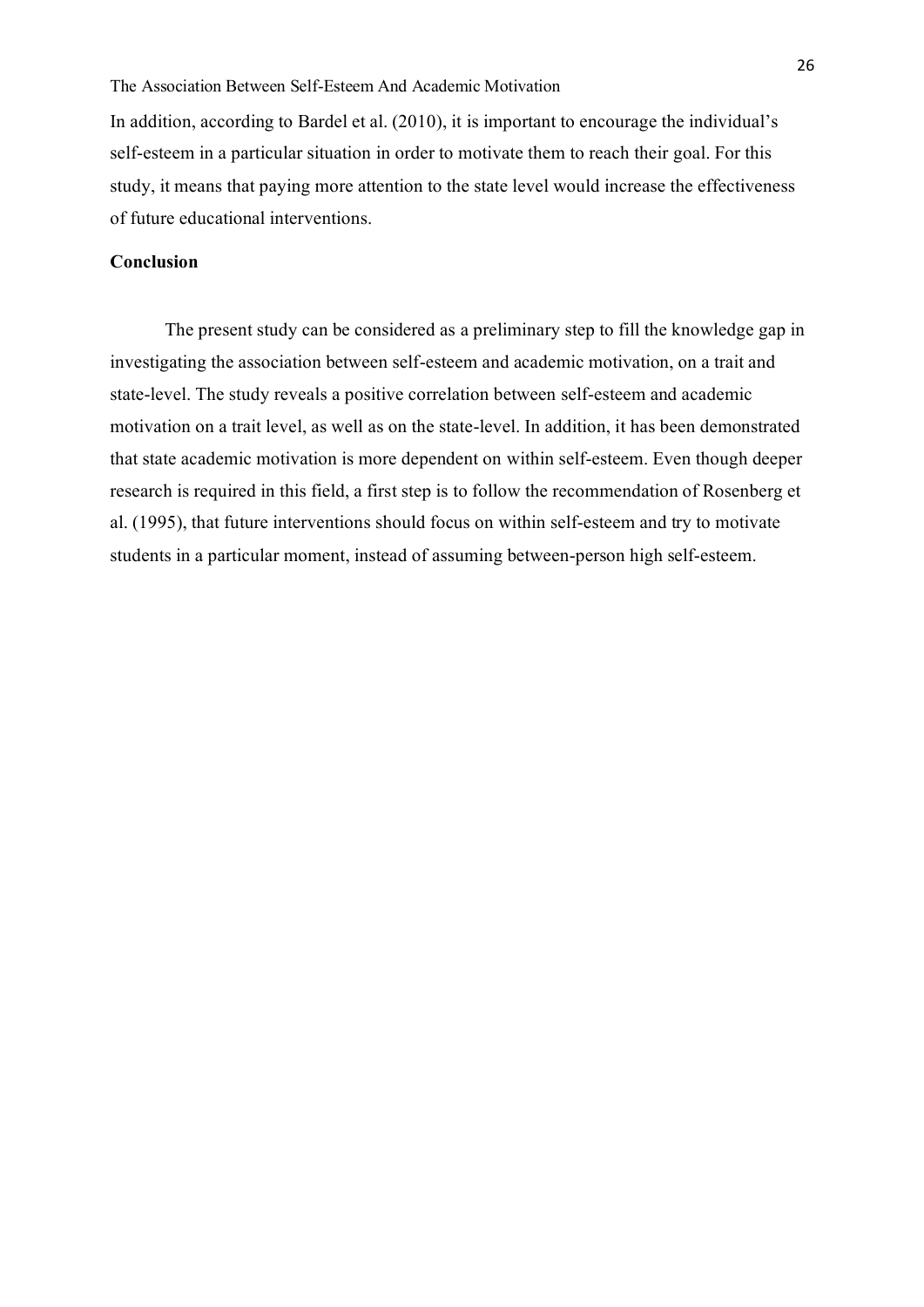#### **References**

- <span id="page-27-0"></span>Adler, J., & Parmryd, I. (2010). Quantifying colocalization by correlation: the Pearson correlation coefficient is superior to the Mander's overlap coefficient. *Cytometry Part A*, *77*(8), 733-742.<https://doi.org/10.1002/cyto.a.20896>
- Alivernini, F., Lucidi, F., & Manganelli, S. (2008). Assessment of academic motivation: A mixed methods study. *International Journal of Multiple Research Approaches*, *2*(1), 71-82. <https://doi.org/10.5172/mra.455.2.1.71>
- Bardel, M. H., Fontayne, P., Colombel, F., & Schiphof, L. (2010). Effects of match result and social comparison on sport state self-esteem fluctuations. *Psychology of Sport and Exercise*, *11*(3), 171-176.<https://doi.org/10.1016/j.psychsport.2010.01.005>
- Baumeister, R. F., Campbell, J. D., Krueger, J. I., & Vohs, K. D. (2003). Does high selfesteem cause better performance, interpersonal success, happiness, or healthier lifestyles?. *Psychological science in the public interest*, *4*(1), 1-44. [https://doi.org/10.1111/1529-1006.01431](https://doi.org/10.1111%2F1529-1006.01431)
- Bellhäuser, H., Mattes, B., & Liborius, P. (2021). Daily Fluctuations in Motivation. *Zeitschrift für Entwicklungspsychologie und Pädagogische Psychologie*. <https://doi.org/10.1026/0049-8637/a000226>
- Bieg, M., Goetz, T., & Lipnevich, A. A. (2014). What students think they feel differs from what they really feel–academic self-concept moderates the discrepancy between students' trait and state emotional self-reports. *PloS one*, *9*(3), e92563. <https://doi.org/10.1371/journal.pone.0092563>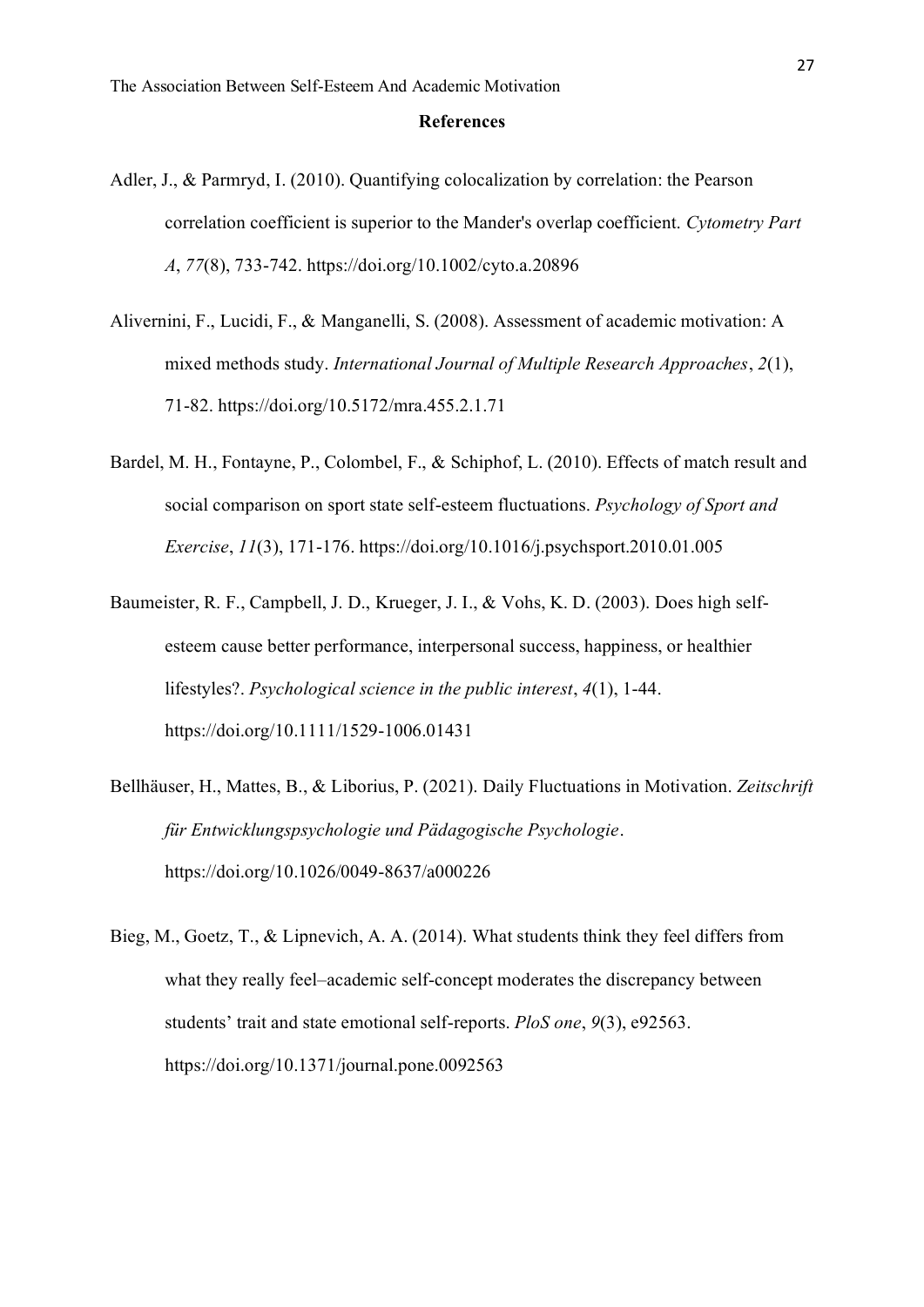- Choi, K. H., Saperstein, A. M., & Medalia, A. (2012). The relationship of trait to state motivation: The role of self‐competency beliefs. *Schizophrenia research*, *139*(1-3), 73-77. <https://doi.org/10.1016/j.schres.2012.05.001>
- Curran, P. J., & Bauer, D. J. (2011). The disaggregation of within-person and between-person effects in longitudinal models of change. *Annual review of psychology*, *62*, 583-619. <https://doi.org/10.1146/annurev.psych.093008.100356>
- Donnelly, J., Young, M., Pearson, R., Penhollow, T. M., & Hernandez, A. (2008). Area specific self-esteem, values, and adolescent substance use. *Journal of Drug Education*, *38*(4), 389-403[. https://doi.org/10.2190/DE.38.4.f](https://doi.org/10.2190%2FDE.38.4.f)
- Edwards, D., & Potter, J. (2005). 11 Discursive psychology, mental states and descriptions. *Conversation and cognition*, 241.
- Edwards, S. (2011). The struggle for contentment in music: an investigation of self-authored attitudes in practice and performance. Retrieved from http://hdl.handle.net/11343/37569
- Ferkany, M. (2008). The educational importance of self‐esteem. *Journal of Philosophy of Education*, *42*(1), 119-132[. https://doi.org/10.1111/j.1467-9752.2008.00610.x](https://doi.org/10.1111/j.1467-9752.2008.00610.x)
- Fincham, J. E. (2008). Response rates and responsiveness for surveys, standards, and the Journal. *American journal of pharmaceutical education*, *72*(2). https://doi.org/10.5688/aj720243
- Franck, E., Vanderhasselt, M. A., Goubert, L., Loeys, T., Temmerman, M., & De Raedt, R. (2016). The role of self-esteem instability in the development of postnatal depression: A prospective study testing a diathesis-stress account. *Journal of behavior therapy and experimental psychiatry*, *50*, 15-22.<https://doi.org/10.1016/j.jbtep.2015.04.010>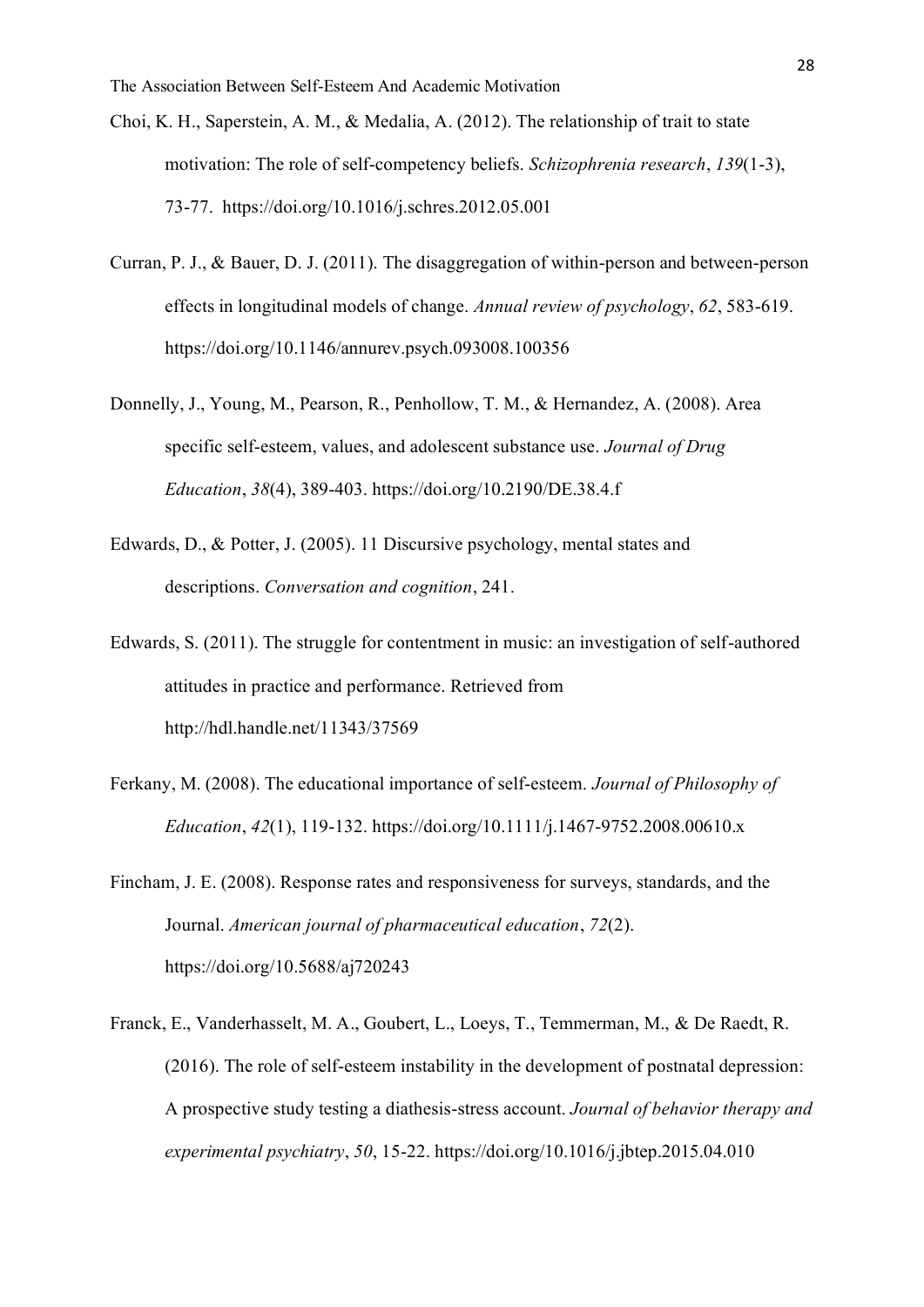Ghilay, Y., & Ghilay, R. (2015). ISMS: A new model for ımproving student motivation and self-esteem in primary education. *International Electronic Journal of Elementary Education*, *7*(3), 383-398. Retrieved from <https://www.iejee.com/index.php/IEJEE/article/view/87>

- Green, J., Martin, A. J., & Marsh, H. W. (2007). Motivation and engagement in English, mathematics and science high school subjects: Towards an understanding of multidimensional domain specificity. *Learning and Individual Differences*, *17*(3), 269- 279.<https://doi.org/10.1016/j.lindif.2006.12.003>
- Harlen, W., & Deakin Crick, R. (2003). Testing and motivation for learning. *Assessment in Education: principles, policy & practice*, *10*(2), 169-207. <https://doi.org/10.1080/0969594032000121270>
- Heatherton, T. F., & Polivy, J. (1991). Development and validation of a scale for measuring state self-esteem. *Journal of Personality and Social psychology*, *60*(6), 895. [https://doi.org/10.1037/0022-3514.60.6.895](https://psycnet.apa.org/doi/10.1037/0022-3514.60.6.895)
- Hofmann, W., & Patel, P. V. (2015). SurveySignal: A convenient solution for experience sampling research using participants' own smartphones. *Social Science Computer Review*, *33*(2), 235-253. [https://doi.org/10.1177/0894439314525117](https://doi.org/10.1177%2F0894439314525117)
- Jung, K., Panko, P., Lee, J., & Hwang, H. (2018). A comparative study on the performance of GSCA and CSA in parameter recovery for structural equation models with ordinal observed variables. *Frontiers in psychology*, *9*, 2461. <https://doi.org/10.3389/fpsyg.2018.02461>
- Komarraju, M., Karau, S. J., & Schmeck, R. R. (2009). Role of the Big Five personality traits in predicting college students' academic motivation and achievement. *Learning and individual differences*, *19*(1), 47-52.<https://doi.org/10.1016/j.lindif.2008.07.001>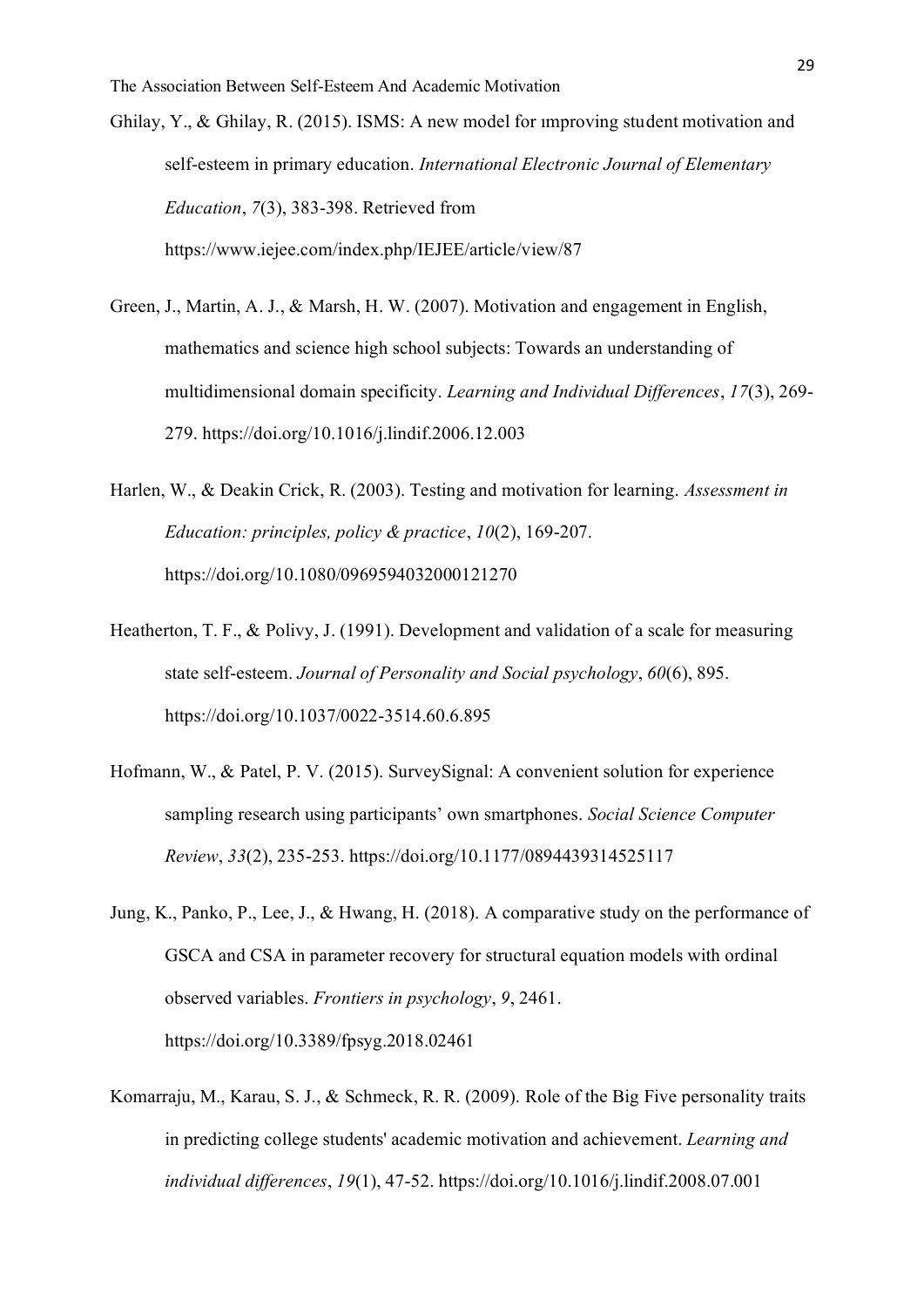Laborde, S., Allen, M. S., Katschak, K., Mattonet, K., & Lachner, N. (2020). Trait personality in sport and exercise psychology: A mapping review and research agenda. *International Journal of Sport and Exercise Psychology*, *18*(6), 701-716. <https://doi.org/10.1080/1612197X.2019.1570536>

- Marcella, S., & Miller, J. E. (2001). Racial differences in colorectal cancer mortality: the importance of stage and socioeconomic status. *Journal of clinical epidemiology*, *54*(4), 359-366. [https://doi.org/10.1016/S0895-4356\(00\)00316-4](https://doi.org/10.1016/S0895-4356(00)00316-4)
- Mugabe, C., Brug, P., & Catling, J. C. (2016). Cross-Cultural difference in Academic Motivation, Academic Self-Esteem, and Upward Social Mobility within a student cohort. *Psychology Teaching Review*, *22*(2), 53-68. Retrieved from https://eric.ed.gov/?id=EJ1146562
- Park, J. Y., & Park, E. Y. (2019). The Rasch analysis of Rosenberg self-esteem scale in individuals with intellectual disabilities. *Frontiers in psychology*, *10*, 1992. <https://doi.org/10.3389/fpsyg.2019.01992>
- Plecha, M. (2002). The impact of motivation, student-peer, and student-faculty interaction on academic self-confidence', Paper presented at the Annual Meeting of the American Educational Research Association, New Orleans, LA, April 1-5, 2002
- Rintala, A., Wampers, M., Myin-Germeys, I., & Viechtbauer, W. (2019). Response compliance and predictors thereof in studies using the experience sampling method. *Psychological assessment*, *31*(2), 226. [https://doi.org/10.1037/pas0000662](https://psycnet.apa.org/doi/10.1037/pas0000662)
- Robins, R. W., Hendin, H. M., & Trzesniewski, K. H. (2001). Measuring global self-esteem: Construct validation of a single-item measure and the Rosenberg Self-Esteem Scale. *Personality and social psychology bulletin*, *27*(2), 151-161. [https://doi.org/10.1177/0146167201272002](https://doi.org/10.1177%2F0146167201272002)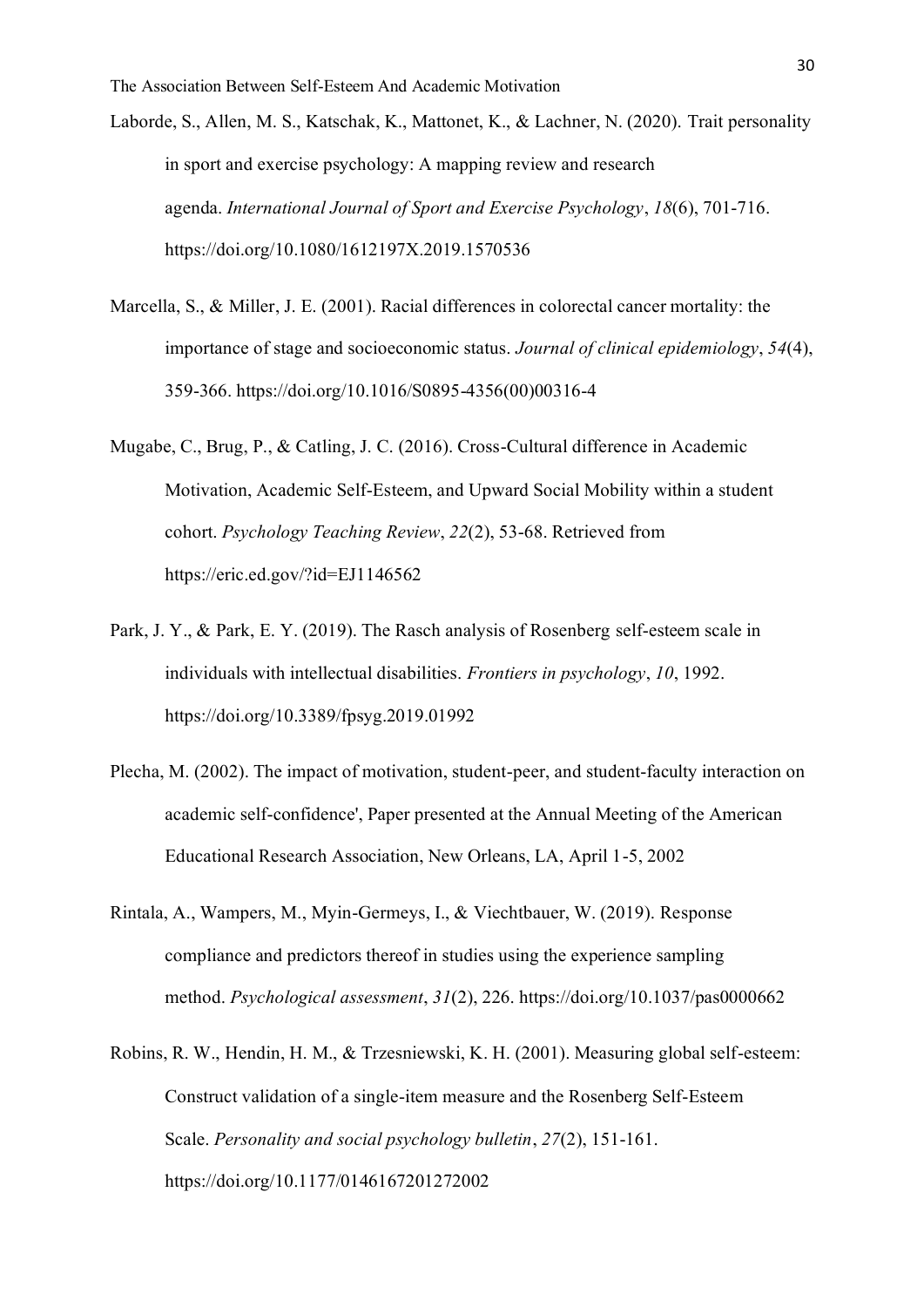- Rosenberg, M. (1965). Rosenberg self-esteem scale (RSE). *Acceptance and commitment therapy. Measures package*, *61*(52), 18. Retrieved from http://www.integrativehealthpartners.org/downloads/ACTmeasures.pdf#page=61
- Rosenberg, M., Schooler, C., Schoenbach, C., & Rosenberg, F. (1995). Global self-esteem and specific self-esteem: Different concepts, different outcomes. *American sociological review*, 141-156.<https://doi.org/10.2307/2096350>
- Şar, A. H., Avcu, R., & Işıklar, A. (2010). Analyzing undergraduate students' self confidence levels in terms of some variables. *Procedia-Social and Behavioral Sciences*, *5*, 1205- 1209.<https://doi.org/10.1016/j.sbspro.2010.07.262>
- Seel, N. M. (Ed.). (2011). *Encyclopedia of the Sciences of Learning*. Springer Science & Business Media.
- Sivrikaya, A. H. (2019). The Relationship between Academic Motivation and Academic Achievement of the Students. *Asian Journal of Education and Training*, *5*(2), 309- 315. DOI: 10.20448/journal.522.2019.52.309.315
- Standage, M., Gillison, F., & Treasure, D. C. (2007). *Self-determination and motivation in physical education.* In M. S. Hagger & N. L. D. Chatzisarantis (Eds.), *Intrinsic motivation and self-determination in exercise and sport* (pp. 71–85,313–317). Human Kinetics. Retrieved from<https://psycnet.apa.org/record/2007-05407-005>
- Tavakol, M., & Dennick, R. (2011). Making sense of Cronbach's alpha. *International journal of medical education*, *2*, 53. doi: [10.5116/ijme.4dfb.8dfd](https://dx.doi.org/10.5116%2Fijme.4dfb.8dfd)
- Vallerand, R. J., Pelletier, L. G., Blais, M. R., Briere, N. M., Senecal, C., & Vallieres, E. F. (1992). The Academic Motivation Scale: A measure of intrinsic, extrinsic, and amotivation in education. *Educational and psychological measurement*, *52*(4), 1003- 1017. [https://doi.org/10.1177/0013164492052004025](https://doi.org/10.1177%2F0013164492052004025)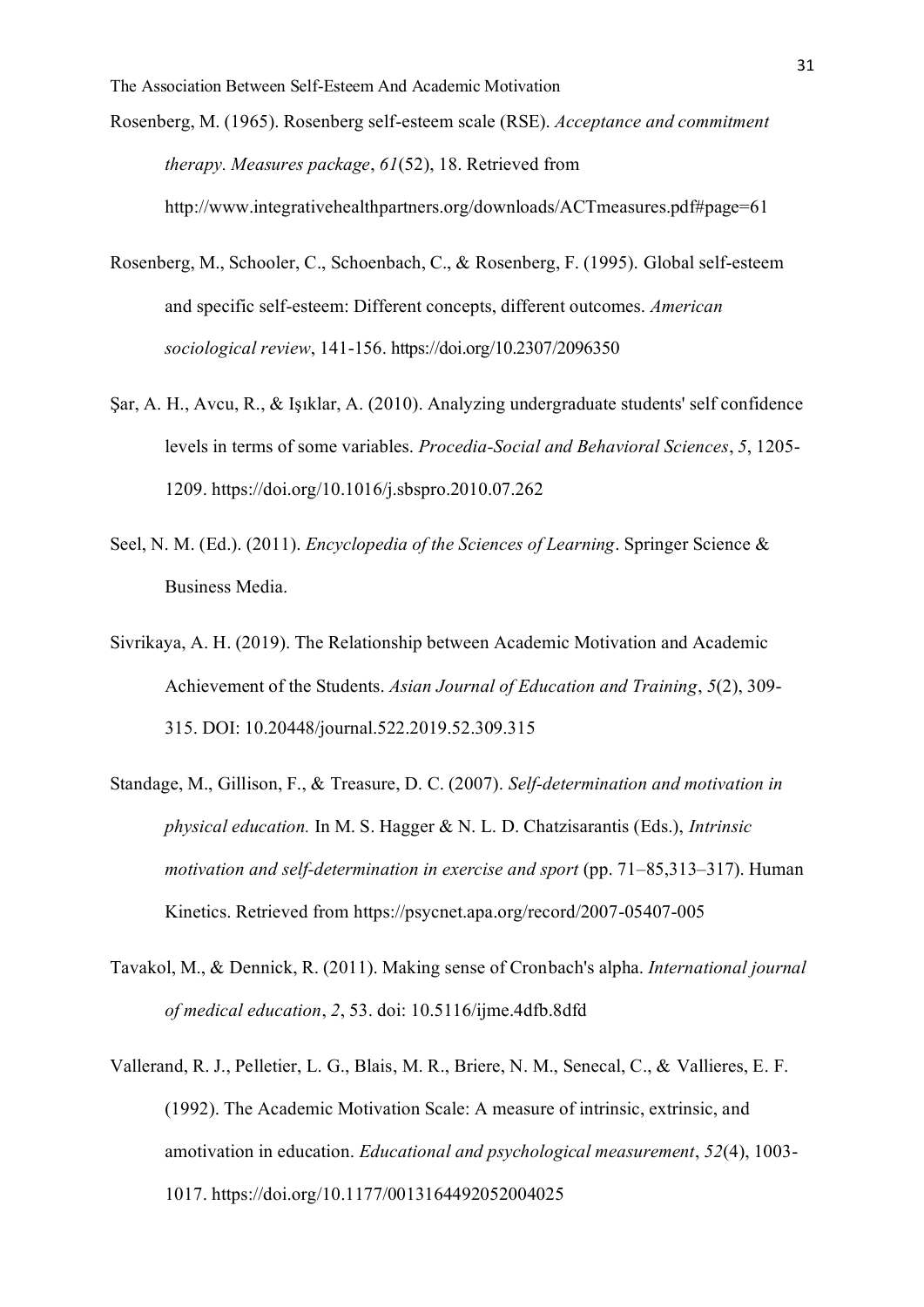- Van Etten, S., Pressley, M., McInerney, D. M., & Liem, A. D. (2008). College seniors' theory of their academic motivation. *Journal of Educational Psychology*, *100*(4), 812. [https://doi.org/10.1037/0022-0663.100.4.812](https://psycnet.apa.org/doi/10.1037/0022-0663.100.4.812)
- Vansteenkiste, M., Lens, W., & Deci, E. L. (2006). Intrinsic versus extrinsic goal contents in self-determination theory: Another look at the quality of academic motivation. *Educational psychologist*, *41*(1), 19-31. [https://doi.org/10.1207/s15326985ep4101\\_4](https://doi.org/10.1207/s15326985ep4101_4)
- Verhagen, S. J., Hasmi, L., Drukker, M., van Os, J., & Delespaul, P. A. (2016). Use of the experience sampling method in the context of clinical trials. *Evidence-based mental health*, *19*(3), 86-89.<http://dx.doi.org/10.1136/ebmental-2016-102418>
- Von Soest, T., Wichstrøm, L., & Kvalem, I. L. (2016). The development of global and domain-specific self-esteem from age 13 to 31. *Journal of Personality and Social Psychology*, *110*(4), 592.<http://dx.doi.org/10.1037/pspp0000060>
- Vrabel, J. K., Zeigler-Hill, V., & Southard, A. C. (2018). Self-esteem and envy: Is state selfesteem instability associated with the benign and malicious forms of envy?. *Personality and Individual Differences*, *123*, 100-104. <https://doi.org/10.1016/j.paid.2017.11.001>
- Weiner, B. (1990). History of motivational research in education. *Journal of educational Psychology*, *82*(4), 616. [https://doi.org/10.1037/0022-0663.82.4.616](https://psycnet.apa.org/doi/10.1037/0022-0663.82.4.616)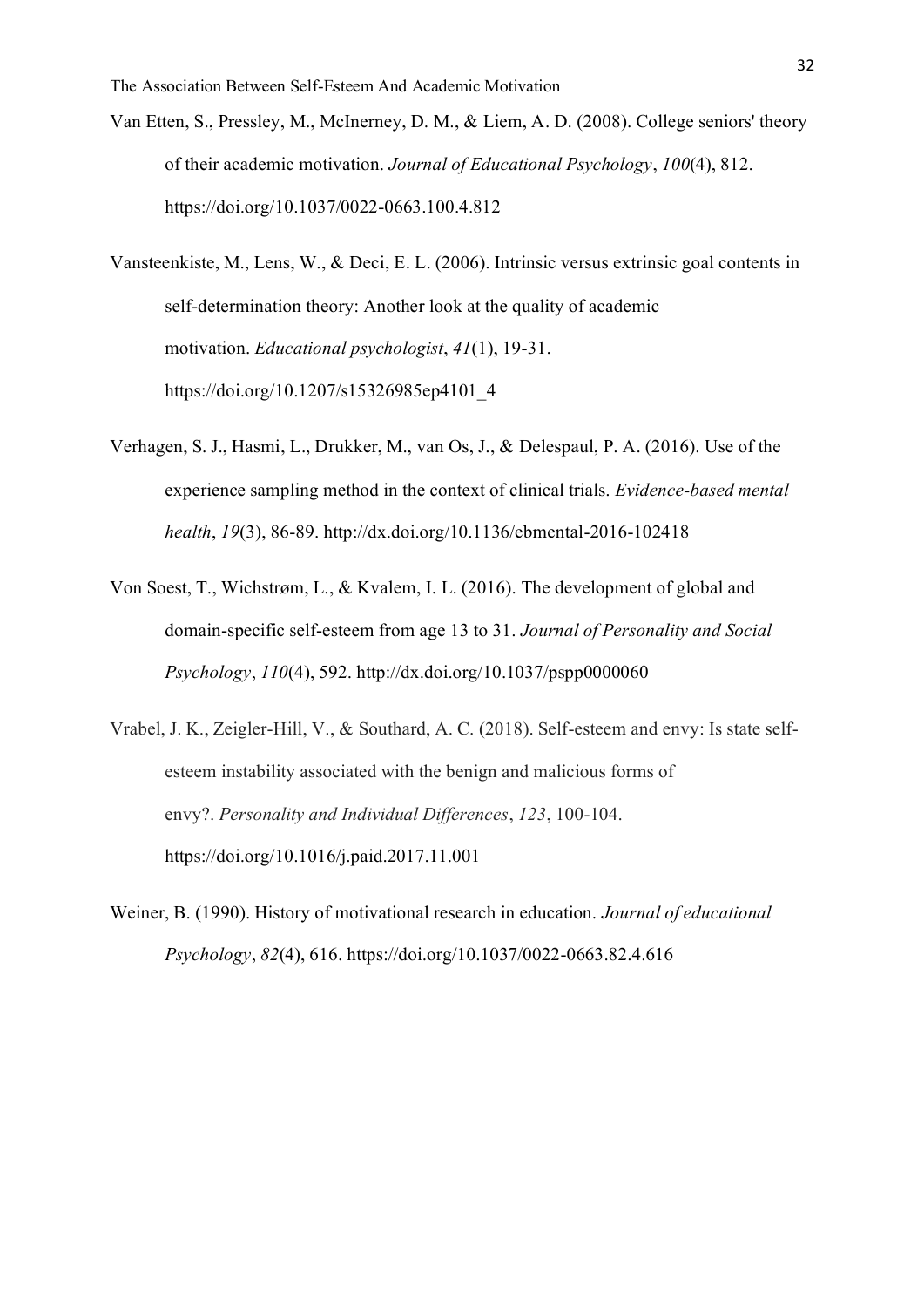#### **Appendencies**

# **Appendix A: Rosenberg Self-Esteem Scale (RSES)**

- <span id="page-33-0"></span>1. On the whole I am satisfied with myself.
- 2. At times I think I am no good at all
- 3. I feel that I have a number of good qualities
- 4. I am able to do things as well as most other people.
- 5. I feel I do not have much to be proud of
- 6. I certainly feel useless at times
- 7. I feel that I am a person of worth, at least on an equal plane with others.
- 8. I wish I could have more respect for myself.
- 9. All in all, I am inclined to feel that I am a failure.
- 10. I take a positive attitude towards myself.

# **Appendix B: Academic Motivation Scale (AMS)**

*Why do you go to School University?*

- 1. Because I need at least a high-school degree in order to find a with only a college degree I would not find a high-paying job later on.
- 2. Because I experience pleasure and satisfaction while learning new things.
- 3. Because I think that a high-school university education will help me better prepare for the career I have chosen.
- 4. Because I really like going to school university.
- 5. Honestly, I don't know; I really feel that I am wasting my time in school university.
- 6. For the pleasure I experience while surpassing myself in my studies.
- 7. To prove to myself that I am capable of completing my high-school university degree.
- 8. In order to obtain a more prestigious job later on.
- 9. For the pleasure I experience when I discover new things never seen before.
- 10. Because eventually it will enable me to enter the job market in a field that I like.
- 11. Because for me, school university is fun.
- 12. I once had good reasons for going to sehool university; however, now I wonder whether I should continue.
- 13. For the pleasure that I experience while I am surpassing myself in one of my personal accomplishments.
- 14. Because of the fact that when I succeed in school university I feel important.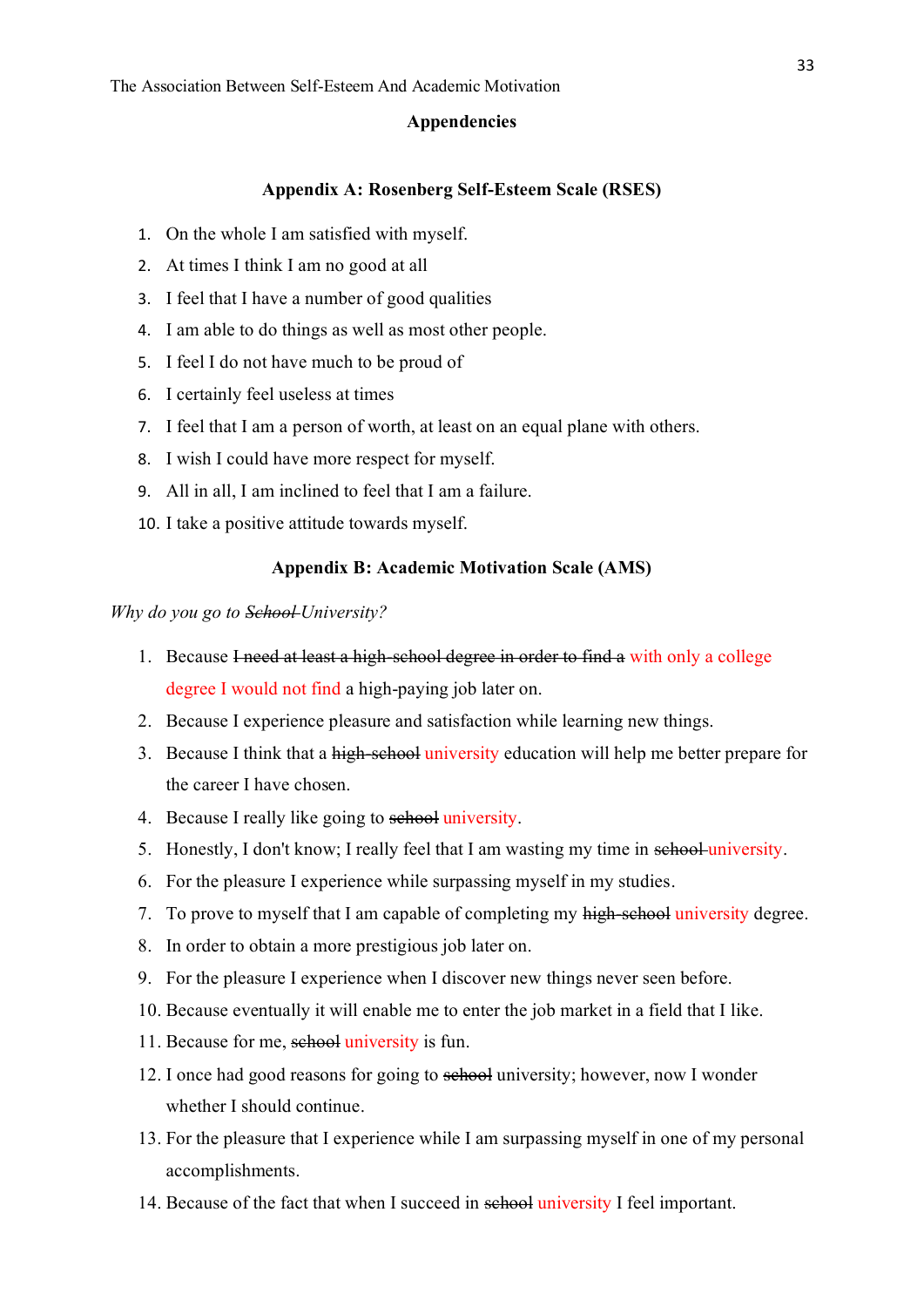The Association Between Self-Esteem And Academic Motivation

- 15. Because I want to have "the good life" later on.
- 16. For the pleasure that I experience in broadening my knowledge about subjects which appeal to me.
- 17. Because this will help me make a better choice regarding my career orientation.
- 18. For the pleasure that I experience when I am taken by discussions with interesting teachers.
- 19. I can't see why I go to school university and frankly, I couldn't care less.
- 20. For the satisfaction I feel when I am in the process of accomplishing difficult academic activities.
- 21. To show myself that I am an intelligent person.
- 22. In order to have a better salary later on.
- 23. Because my studies allow me to continue to learn about many things that interest me.
- 24. Because I believe that my high school university education will improve my competence as a worker.
- 25. For the "high" feeling that I experience while reading about various interesting subjects.
- 26. I don't know; I can't understand what I am doing in school university.
- 27. Because high school university allows me to experience a personal satisfaction in my quest for excellence in my studies.
- 28. Because I want to show myself that I can succeed in my studies.

#### **Appendix C**

## **C1 Informed consent in Ethica App**

Your participation in this study is completely voluntary and all your responses are treated anonymously. None of the responses will be connected to identifying information and wouldn't be shared with third parties. The data and information you give will only be used for statistical analyses. You can withdraw from the study at any time without giving any reasons! You can simply stop answering the daily questions.

If you would like to have further information about the research, now or in the future, feel free to contact us:

# **Lucie Pieroth (l.j.a.pieroth@student.utwente.nl)**

**Daniela Jäschke (d.s.jaschke@student.utwente.nl)**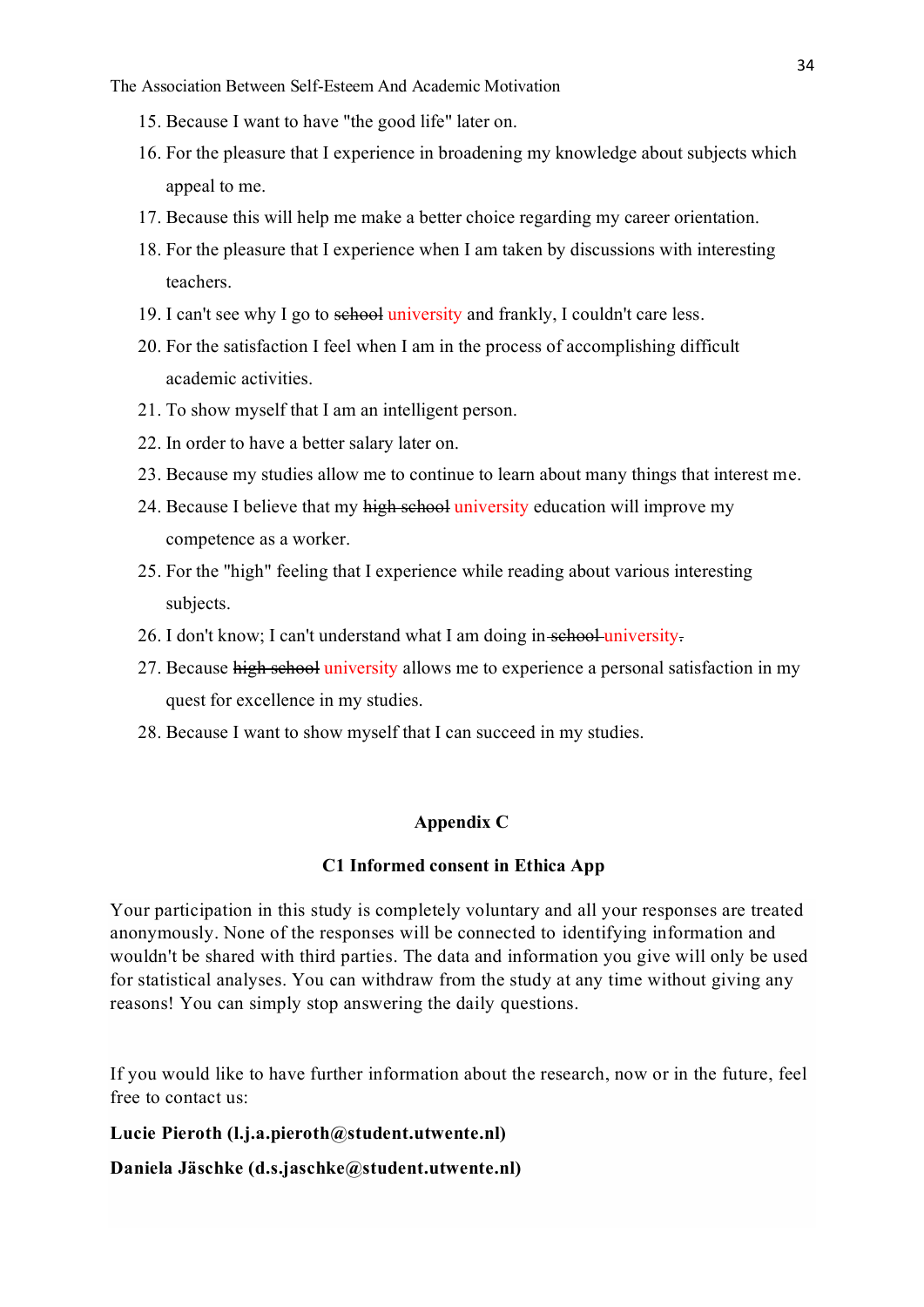The Association Between Self-Esteem And Academic Motivation

If you have questions about your rights as a research participant, or wish to obtain information, ask questions, or discuss any concerns about this study with someone other than the researcher(s), please contact the Secretary of the Ethics Committee of the Faculty of Behavioural, Management and Social Sciences at the University of Twente by [ethicscommittee-bms@utwente.nl](mailto:ethicscommittee-bms@utwente.nl)

# **C2 General overview of the study in Ethica App**

Thank you very much for signing up for our study! Before you start, a short introduction will follow.

The purpose of this study is to measure how you feel throughout the day. By using monitoring tools that help us to identify the daily fluctuations of constructs from mental health, we can obtain an insight into their dynamic interactions. This can then be applied to develop more personalized psychological interventions and therapies.

This study will run for about a week. On the first day we will start with a couple of questionnaires. These initial questionnaires need to be filled in only once and it shouldn't take more than 30 minutes. From the next day onward, you will receive notifications via Ethica where you are asked to answer a couple of questions throughout the day. That will happen three times per day - morning, afternoon and evening and it won't take more than 10 to 15 minutes per day. That will continue for 7 days until the end of the study. Please keep in mind you can withdraw from the study at any moment by simply not answering any questions or deleting Ethica without needing to provide any reason.

We know people are quite occupied nowadays, but we will ask you to fill in these daily questions as much as possible. For this purpose, we are giving you the possibility to fill it in for an hour after receiving a notification instead of immediately. After one hour it will expire and you won't be able to do it. Please, check occasionally if you have some activities to be done.

Additionally, we want to ask you to turn on the notification option for the Ethica app and to adjust the battery optimization settings which sometimes might intervene with the popup and sound notifications. We will provide you with some guidelines on how to do it if you don't know, they can be found in the overview of the study.

# And that is it for today! *More information will be provided to you tomorrow in the app. Make sure to check your phone for details. We will send a notification via Ethica as well to remind you.*

Thank you again for joining. If you have any trouble setting up the app or have questions about the study at any point feel free to contact us:

Daniela Jäschke: **[d.s.jaschke@student.utwente.nl](mailto:d.s.jaschke@student.utwente.nl)**

Lucie Pieroth: **[l.j.a.pieroth@student.utwente.nl](mailto:l.j.a.pieroth@student.utwente.nl)**